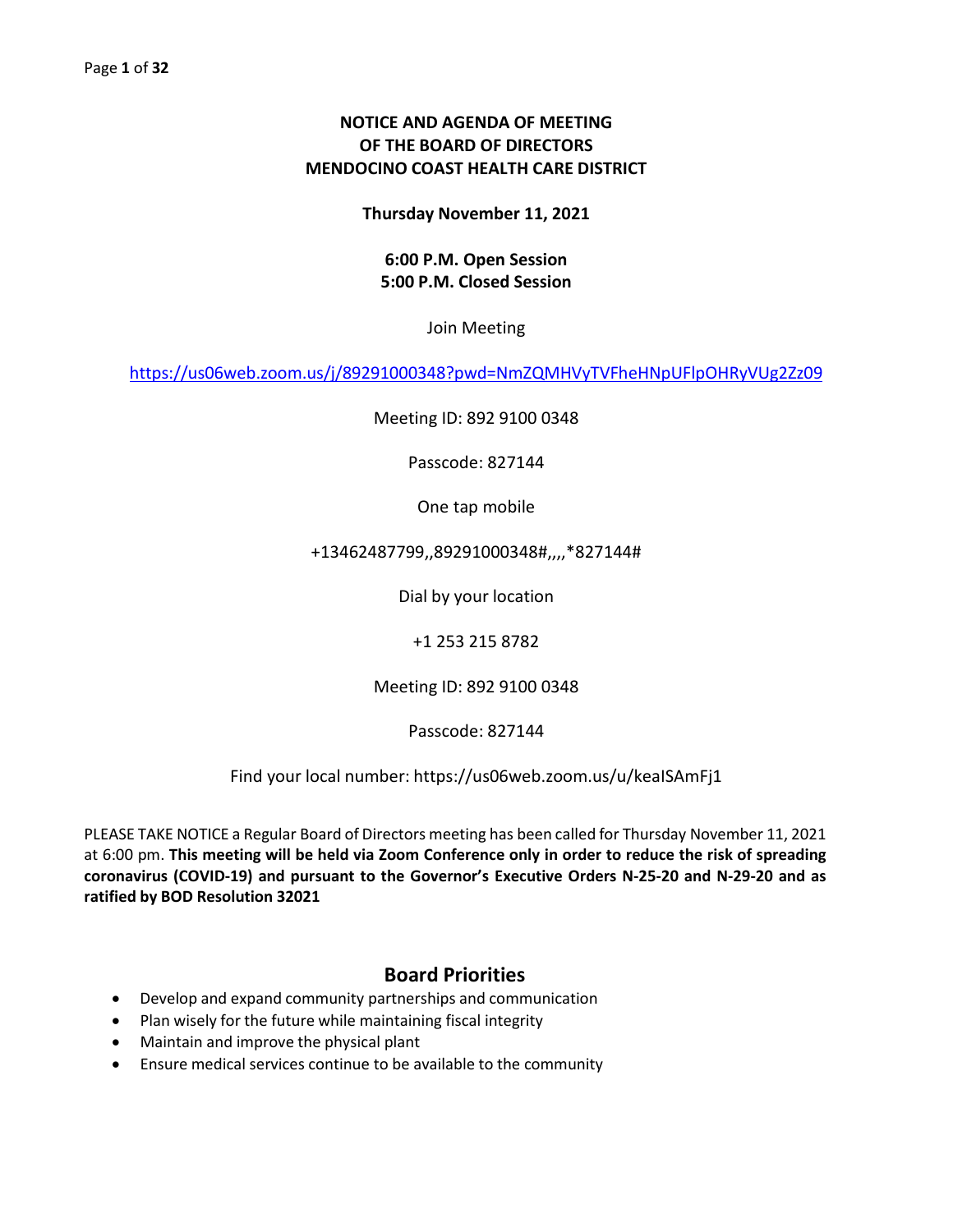# 1. **5:00 P.M. CLOSED SESSION CALL TO ORDER AND ROLL CALL**

1.1 Call to order and roll call

1.2 The Chair will verbally identify the agenda items to be considered during closed session as listed below.

# 2. **PUBLIC HEARING FOR CLOSED SESSION**

Members of the public may take this opportunity to comment on closed session agenda items. Under the requirements of the Brown Act open meeting law, members of the community wishing to address an item on the closed session agenda may do so at this time. Items not on the agenda cannot be addressed at this time. A three-minute limit is set for each speaker on all items. The total time for public input on each item is limited to 20 minutes. (Government Code 54954.3).

# 3. **CLOSED SESSION**

The Board will adjourn to closed session pursuant to Government Code 54950 - 54962.

- 3.1 Public Employment: District Manager. (Government Code §54954.5 & 54957)
- 3.2 Proprietary strategies on seismic compliance. (Government Code §37606 and Health and Safety Code §32106) Discussion will concern 2030 seismic compliance as it relates to the lease agreement with Adventist Health. Estimated disclosure to take place at next regular meeting of the MCHCD BOD.

# 4. **6:00 P.M. RECONVENE TO OPEN SESSION**

- 4.1 Call to order and roll call
- 4.2 Closed session disclosure

Any reportable action taken during closed session will be disclosed at this time.

4.3 Approval of the agenda

Items to be removed from the agenda or changed should be done at this time.

- 4.4 Approval of Minutes (please see **Tab 1**)
	- 4.4.1 BOD Meeting October 28, 2021
	- 4.4.2 BOD Meeting of June 24, 2021
	- 4.4.3 BOD Meeting of April 29, 2021
	- 4.4.4 BOD Meeting of December 2020

#### 5. **REPORTS**

5.1 Board Director Reports. Non agenda item comments from the members of the Board of Directors. No action will be taken on any items.

# 6. **PUBLIC COMMENTS**

6.1 This portion of the meeting is reserved for persons desiring to address the Board of Directors on non-agenda issues. Please state your name for the record. A three-minute limit is set for each speaker on all items. The total time for public input on each item is limited to 20 minutes (Government Code 54952). The Brown Act does not permit the Board to take action on any item that is not on the agenda.

#### 7. **INFORMATION/DISCUSSION/POSSIBLE ACTION ITEMS**

7.1 Update on FOIA Request: Sara Spring

|        |  |  |  | 7.2 Savings Bank of Mendocino County Resolution: John Redding | TAB <sub>2</sub> |
|--------|--|--|--|---------------------------------------------------------------|------------------|
| _ _  . |  |  |  |                                                               |                  |

7.3 Hubs and Routes Update: Amy McColley TAB 3

| 7.4 Disbursement of Funds from Alysoun Huntley-Ford Trust | TAB 4 |
|-----------------------------------------------------------|-------|
|                                                           |       |

7.5 Logo Contest: Norman de Vall **TAB 5**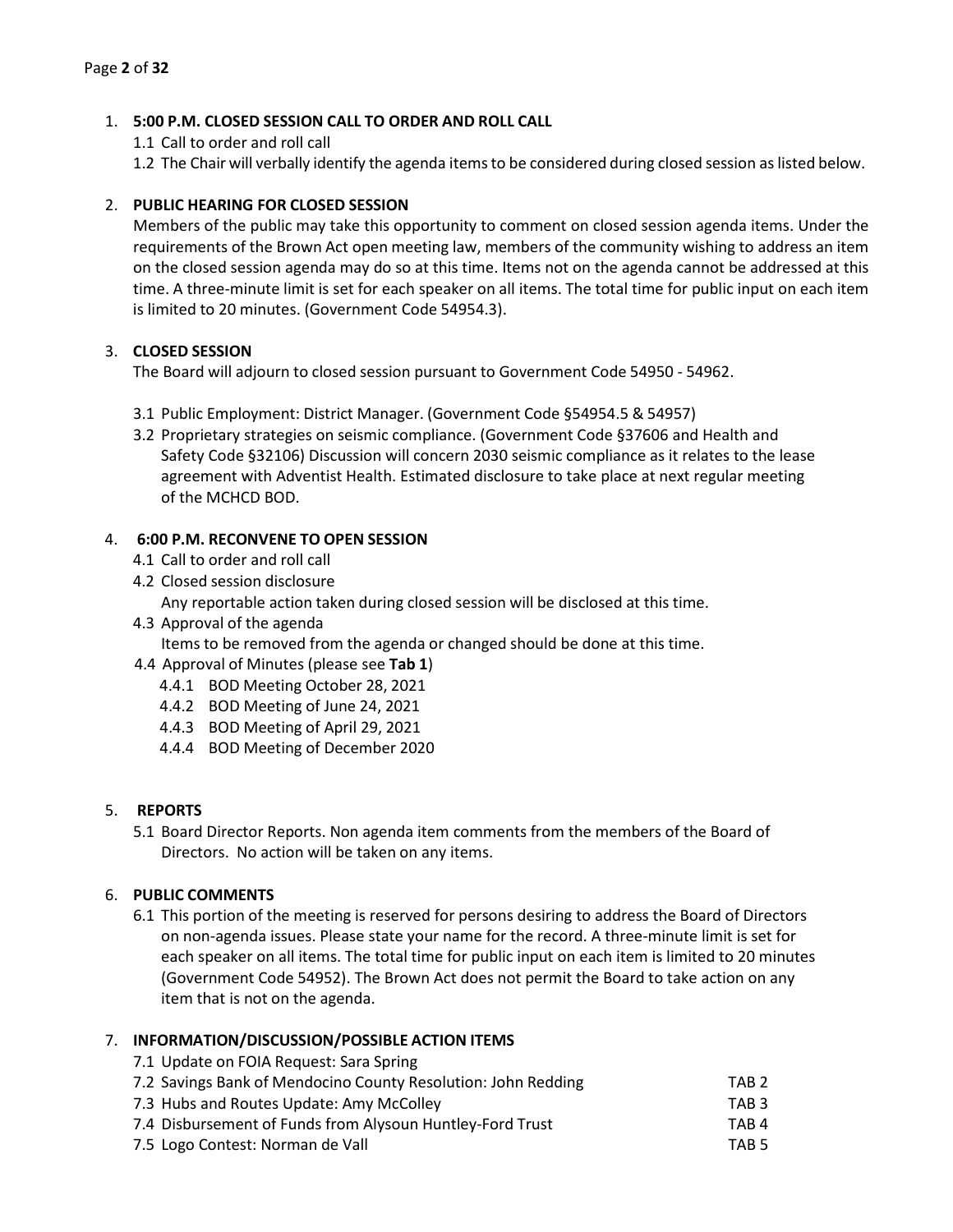- 7.6 Finance Report: John Redding
- 7.7 Community Support Opportunities
	- 7.7.1 Childcare for medical workers
	- 7.7.2 Financial support for new providers
- 7.8 AB 361 Resolution: Jessica Grinberg TAB 6
- 7.9 List of Surplus Equipment: Jessica Grinberg TAB 7

#### 8. **FUTURE AGENDA ITEMS**

9. **ADJOURNMENT**

Dated: November 7, 2021

STATE OF CALIFORNIA) COUNTY OF MENDOCINO

I declare under penalty of perjury that I hold the position of Secretary of the Mendocino Coast Health Care District Board of Directors; and that I posted the original signed notice at the North and Patient Services Building Lobby entrances to the Adventist Health Mendocino Coast Hospital on November 8, 2021

Jessica Grinberg, Chair of the MCHD BOD

All disabled persons requesting disability related modifications or accommodations, including auxiliary aids or service may make such request in order to participate in a public meeting to Sara Spring, Secretary of the Board of Directors, 700 River Drive, Fort Bragg, CA 95437 no later than 1 working day prior to the meeting that such matter be included on that month's agenda.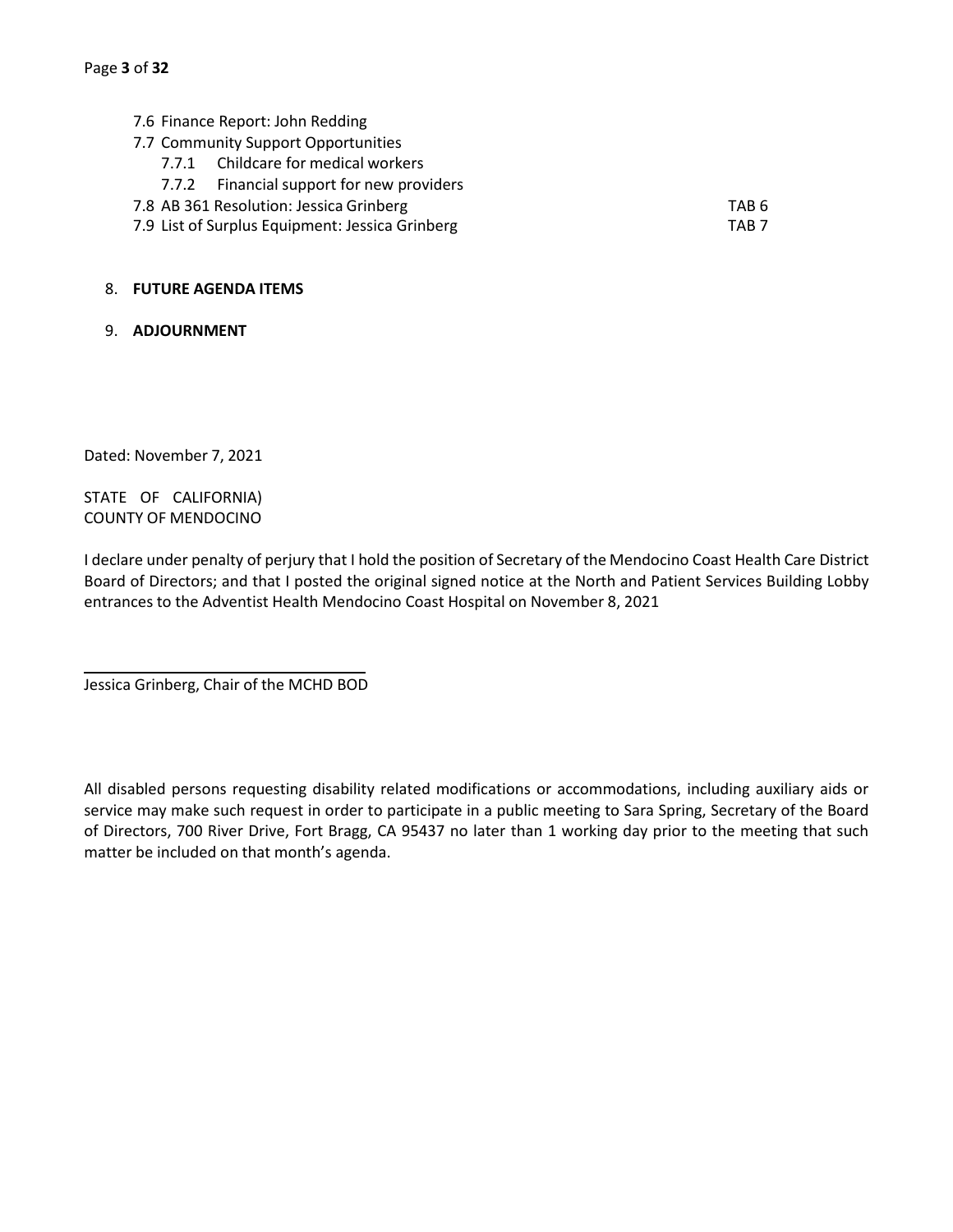# **TAB 1**

# **Minutes of Meeting Held On**

**October 28,2021**

**June 24, 2021**

**April 29, 2021**

**December 10, 2020**

**(Begins on the next page)**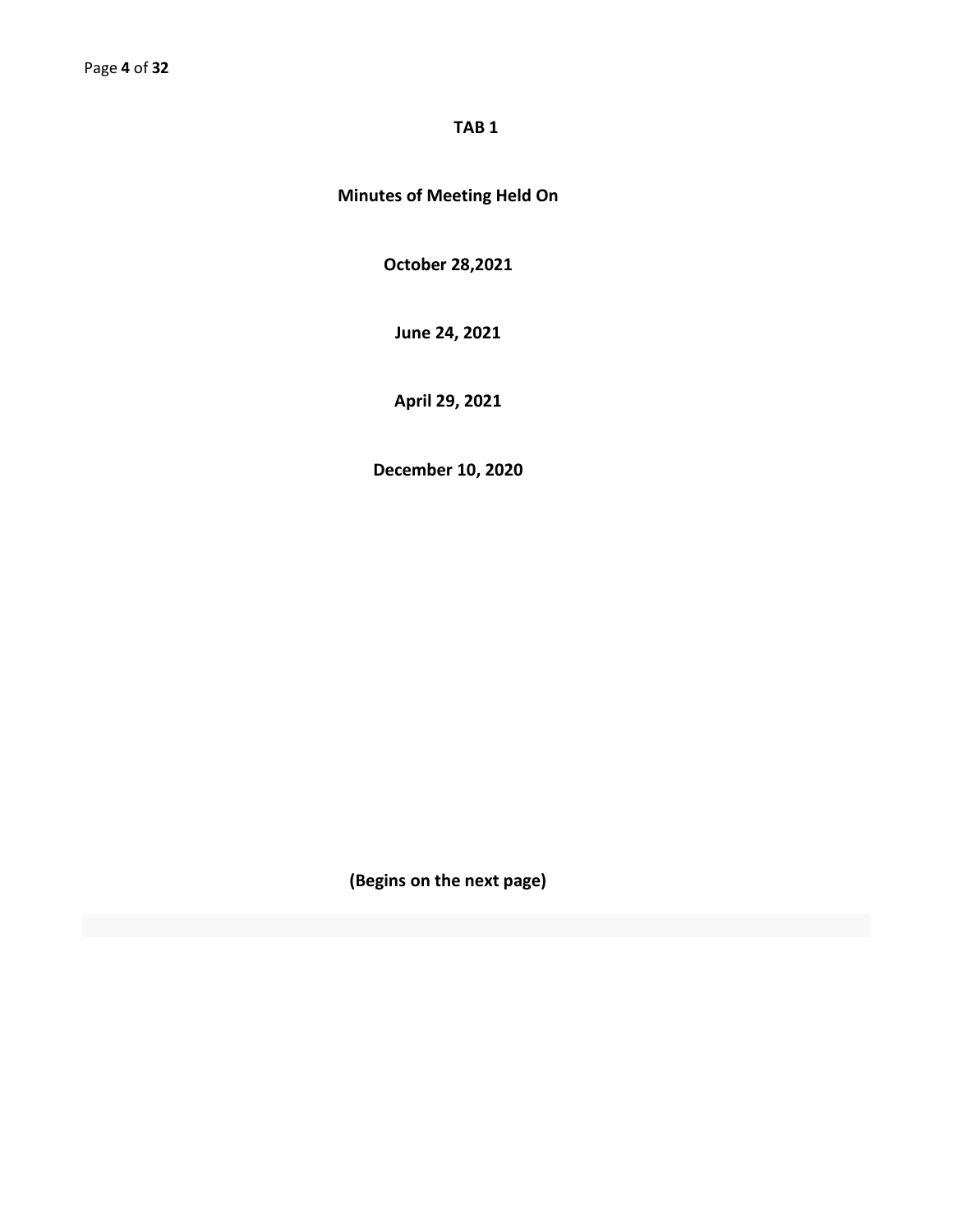#### **Minutes**

# **MEETING OF THE BOARD OF DIRECTORS MENDOCINO COAST HEALTH CARE DISTRICT**

#### **Thursday October 28, 2021**

**5:00 P.M. Closed Session**

#### **6:00 P.M. Open Session**

#### **Meeting via ZOOM Conference**

#### 1. **5:00 P.M. CLOSED SESSION CALL TO ORDER AND ROLL CALL –** Jessica Grinberg

**Roll Call: Present:** McColley, Redding, de Vall, Grinberg **Absent:** Spring

#### 2. **PUBLIC HEARING FOR CLOSED SESSION**

No comments from the community.

#### 3. **CLOSED SESSION**

The Board adjourned to closed session pursuant to Government Code 54950 - 54962.

- 3.1 Public Employment: District Manager. (Government Code §54954.5 & 54957)
- 3.2 Proprietary strategies on seismic compliance. (Government Code §37606 and Health and Safety Code §32106) Discussion will concern 2030 seismic compliance as it relates to the lease agreement with Adventist Health. Estimated disclosure to take place at next regular meeting of the MCHCD BOD.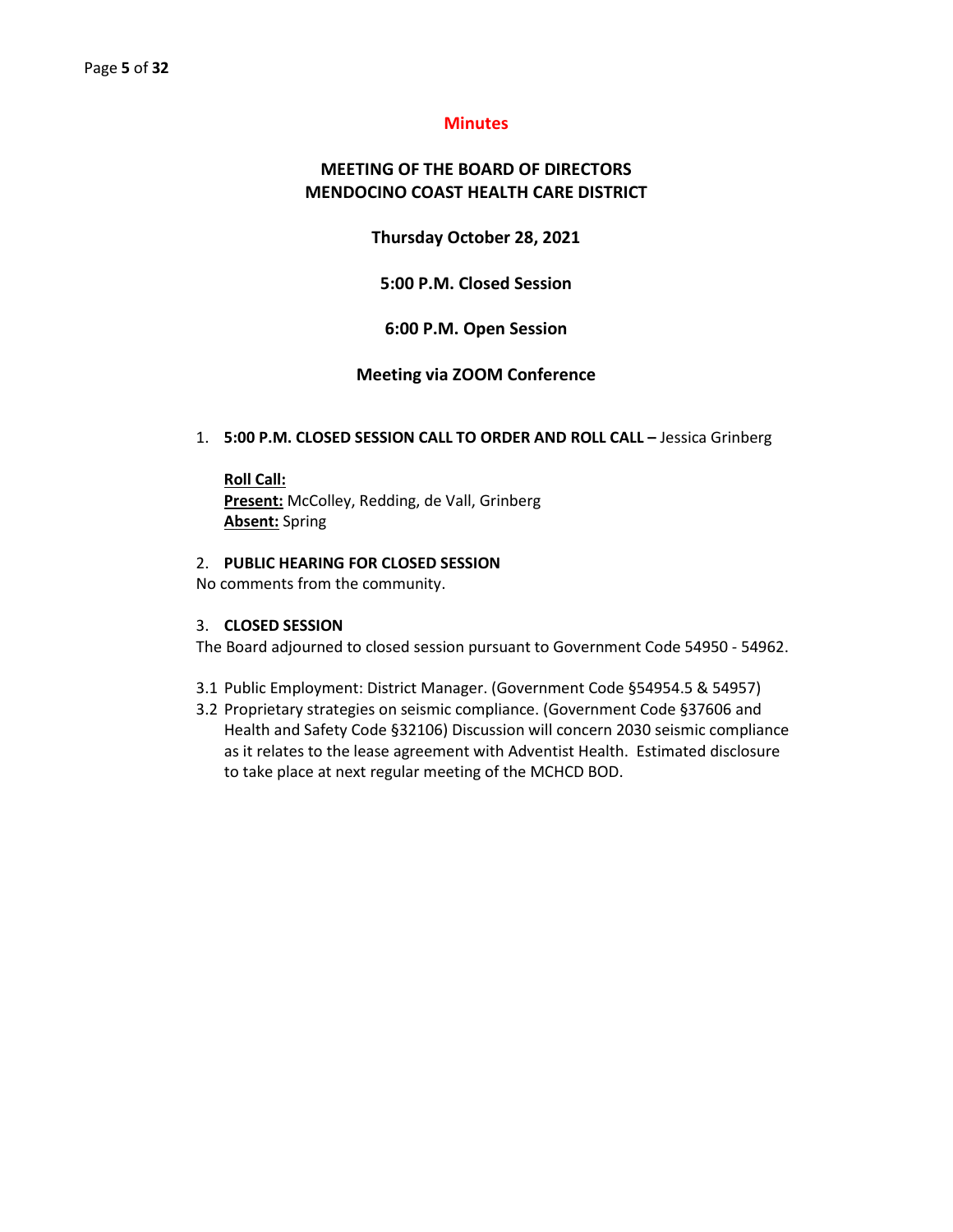#### **6:00 P.M. RECONVENE TO OPEN SESSION**

3.3 Call to order and roll call: Jessica Grinberg **Roll Call: Present:** Redding, de Vall, Grinberg **Absent:** McColley, Spring

3.4 Closed session disclosure No reportable action taken during closed session.

3.5 Approval of the agenda Moved by De Vall. Seconded by Redding

Vote: Redding Yes de Vall Yes GrinbergYes McColley Absent Spring Absent

#### 3.6 Approval of Minutes

Minutes of the BOD Regular Meeting of October 28, 2021

Moved by Redding. Seconded by de Vall

Vote: Redding Yes de Vall Yes Grinberg Yes McColley Absent Spring Absent

#### 4. **REPORTS FROM BOARD MEMBERS**

- Norman suggested the board members change their title from Directors to Trustees. He expressed Director implies we are the directing and is no longer accurate since the board no longer oversees the operation of the hospital. He also requested the agenda be made available a week before the meeting to provide more time for the community to review it.
- Redding shared the Alysoun Huntley Ford Fund has \$29,000 dollars remaining. The fund is a resource for home health patients in need of caregivers. Grants up to \$2000 are available.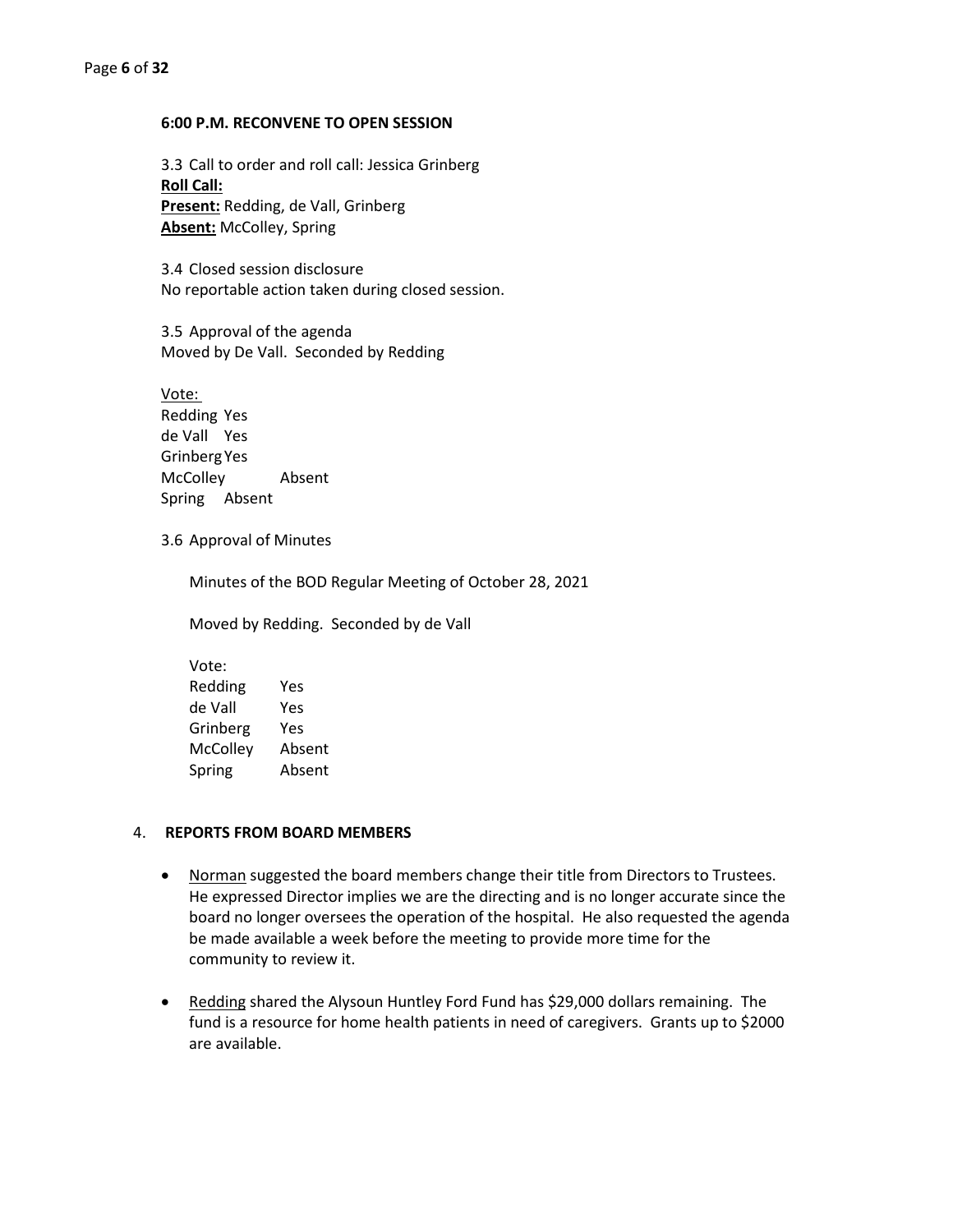#### 5. **PUBLIC COMMENTS**

- A community member expressed that Board members should support COVID protocols.
- Judy Leach of AHMC shared an update on local providers. She also reported on measures being taken to address the setback in availability of services. The 3D Mammography, funded by the Mendocino Coast Health Care Foundation as well as the Mendocino Coast Health Care District, is due to be ready for use in January 2022.
- Roof repairs are underway.
- A community member shared her frustration and concern regarding the inability to get an appointment or receive a return call from the clinic. She said members of the community are starting to go inland or to Santa Rosa for services.

#### 6. **INFORMATION/DISCUSSION/POSSIBLE ACTION ITEMS**

- 6.1 Audit Report: DZA
- A comprehensive report was provided by Kami Matzek. The full report is available on the MCHCD website.

Motion to approve the audit report moved by Redding. Seconded by De Vall

| Vote:    |        |
|----------|--------|
| Redding  | Yes    |
| De Vall  | Yes    |
| Grinberg | Yes    |
| McColley | Absent |
| Spring   | Absent |

6.2 FOIA Response: Sara Spring

• Member not present. Report to be provided at a later meeting.

6.3 Finance Report: John Redding

• CARES Audit Update

Unsolicited funds, totaling \$5.8 million, were received by the District. The distribution of this fund was to offset losses due to the impact of COVID 19 on hospital revenue (prior to affiliation) though June 2020. After a comprehensive audit by FTI, an independent consulting company, it was determined the financial impact on the district totaled \$4.4 million. The balance of the funds will be refunded.

• Financial Update: Available on the MCHCD website

Motion to approve the Finance Report moved by De Vall. Seconded by Redding.

| Vote:    |        |
|----------|--------|
| Redding  | Yes    |
| De Vall  | Yes    |
| Grinberg | Yes    |
| McColley | Absent |
| Spring   | Absent |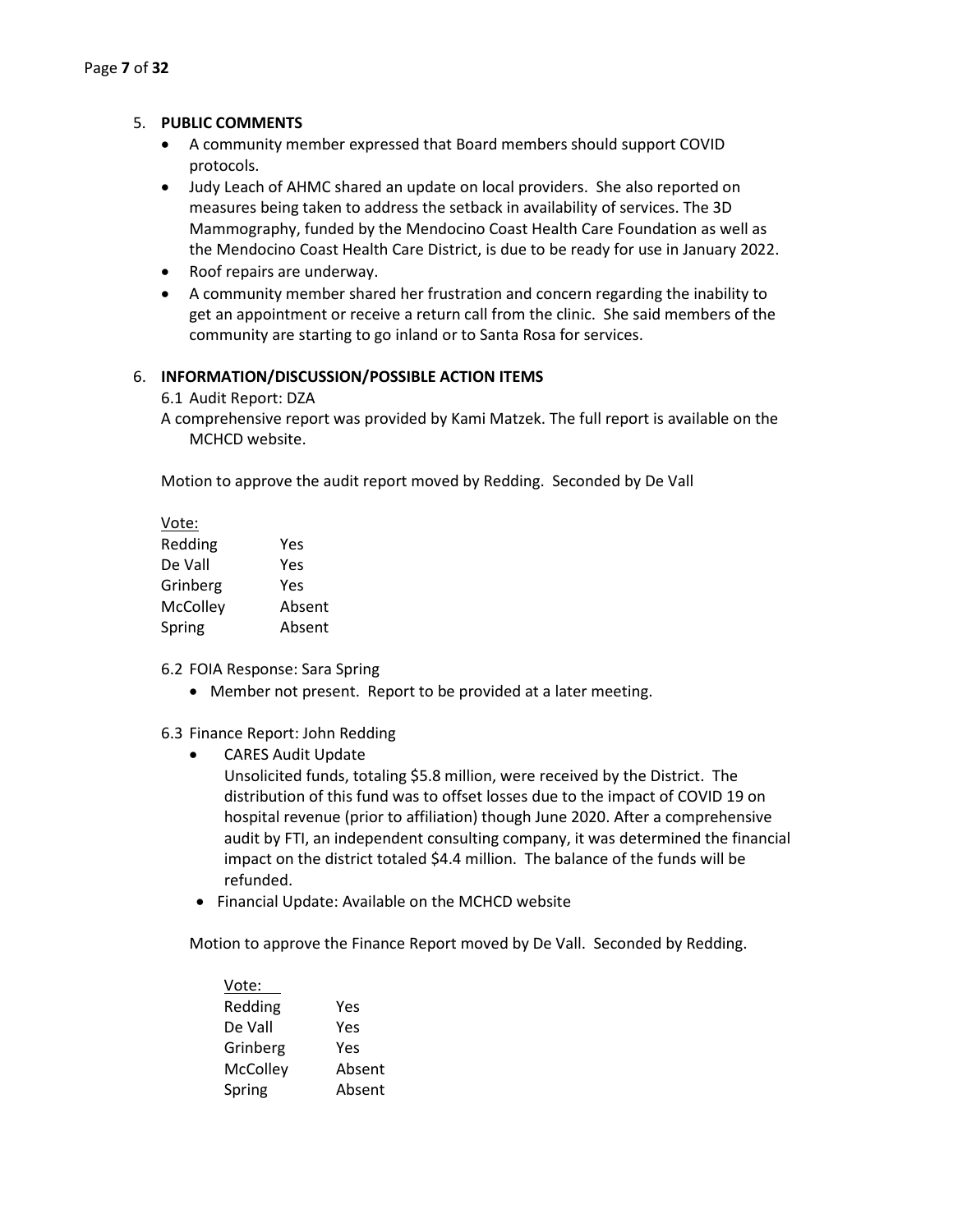6.4 Hubs and Routes Update: Amy McColley and Sara Spring

- Members not present.
- Report to take place at next meeting.

6.5 Community Survey Report: John Redding and Norman De Vall

Survey results available on the district website.

Motion to approve the survey report moved by De Vall. Seconded by Redding Vote:

| Redding  | Yes    |
|----------|--------|
| De Vall  | Yes    |
| Grinberg | Yes    |
| McColley | Absent |
| Spring   | Absent |
|          |        |

6.6 AB 361 Resolution: Jessica Grinberg Resolution to continue ZOOM meetings in order to comply with COVID safety protocols was brought forward.

Motion to approve Resolution 32021 moved by De Vall. Seconded by Redding. Vote:

Redding Yes De Vall Yes Grinberg Yes McColley Absent Spring Absent

6.7 Website Update: John Redding Update provided and tour of website was provided.

#### 7. **FUTURE AGENDA ITEMS**

Logo contest. Ongoing online meetings. AFH Fund discussion. Availability of agenda a week prior to the meetings.

Respectfully submitted by

Jessica Grinberg Board Chair November 7, 2021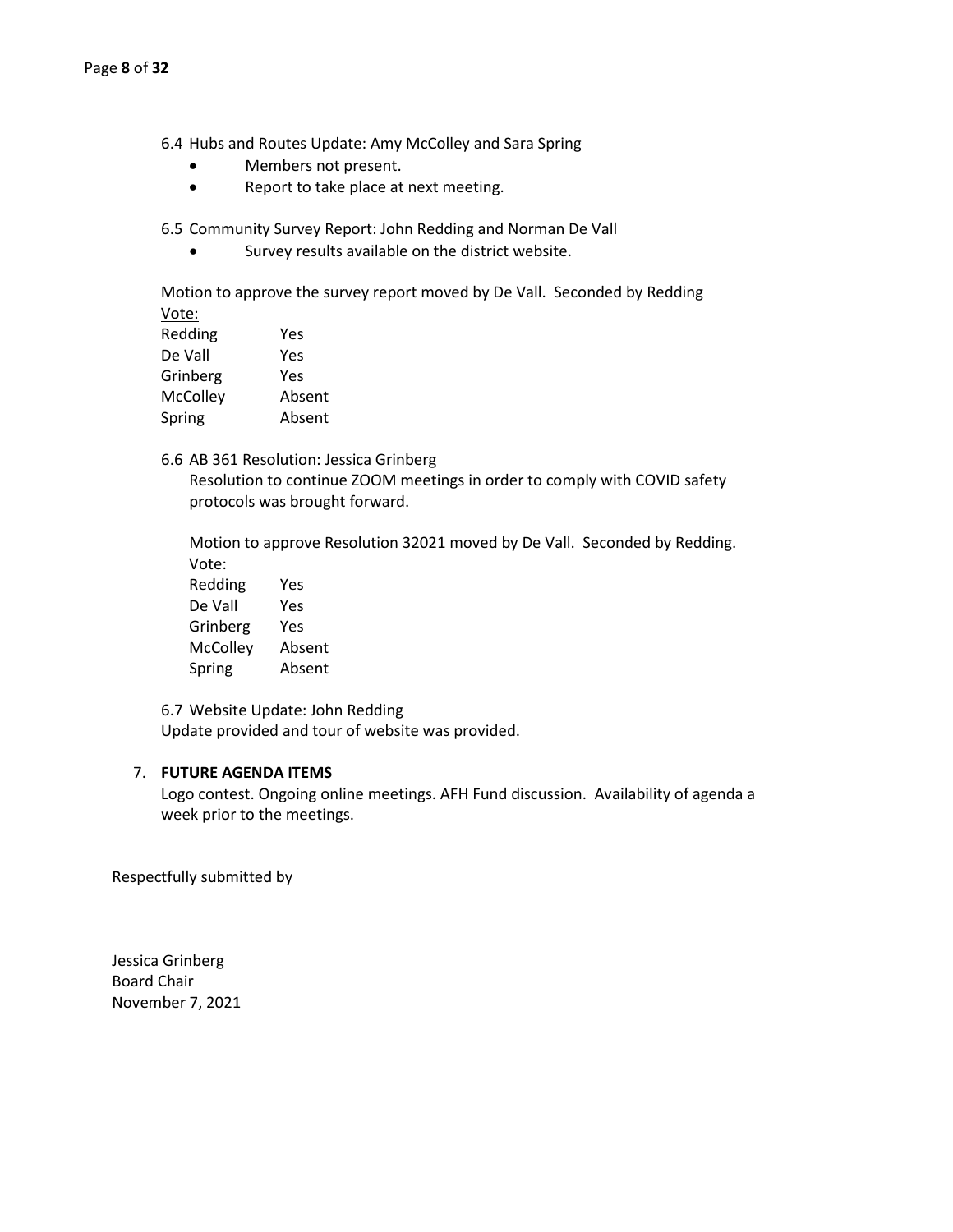# **MINUTES OF REGULAR MEETING OF THE BOARD OF DIRECTORS MENDOCINO COAST HEALTH CARE DISTRICT Thursday, June 24th, 2021**

# **6:00 P.M. Open Session 5:00 P.M. Closed Session**

# **Meeting via Zoom Conference**

Join Zoom Meeting

<https://us06web.zoom.us/j/89523616652?pwd=VzhodXd2MEVRSVFPWFFmRmtpaGZjZz09>

Meeting ID: 895 2361 6652

Passcode: 322454

Find your local number[: https://us06web.zoom.us/u/kcHfhPHSPp](https://us06web.zoom.us/u/kcHfhPHSPp)

PLEASE TAKE NOTICE a Regular Board of Directors meeting has been called for Thursday, June 24th, 2021 at 6:00 pm. **This meeting will be held via Zoom Conference only in order to reduce the risk of spreading coronavirus (COVID-19) and pursuant to the Governor's Executive Orders N-25-20 and N-29-20.** 

No physical location from which members of the public may observe the meeting and offer public comment will be provided.

# **CONDUCT OF BUSINESS:**

- 1. **5:00 P.M. CALL TO ORDER:** Ms. Jessica Grinberg, Chair
- 2. **ROLL CALL**

# 3**. PUBLIC COMMENTS**

This portion of the meeting is reserved for persons desiring to address the Board of Directors on any matter which the District has jurisdiction. You may state your name and address for the record. Time is limited to 3 minutes per speaker. The Board of Directors can take no action on your presentation, but can seek clarification to points made in your presentation or comments. **BROWN ACT REQUIREMENTS:** Pursuant to the Brown Act, the Board of Directors cannot discuss issues or take action on requests during this comment period.

#### 4. **CLOSED SESSION**

**Information/Action***:* Public Employment: Employees and Independent Contractors: (Government Code 54957)

#### 5. **6:00 P.M. OPEN SESSION CALL TO ORDER-** Ms. Jessica Grinberg, Chair

#### 6. **ROLL CALL**

Office Manager did Roll Call- Sara Spring was absent, all others present

#### 7. **REPORT ON CLOSED SESSION MATTERS**

No report

#### 8**. PUBLIC COMMENTS**

This portion of the meeting is reserved for persons desiring to address the Board of Directors on any matter which the District has jurisdiction. You may state your name and address for the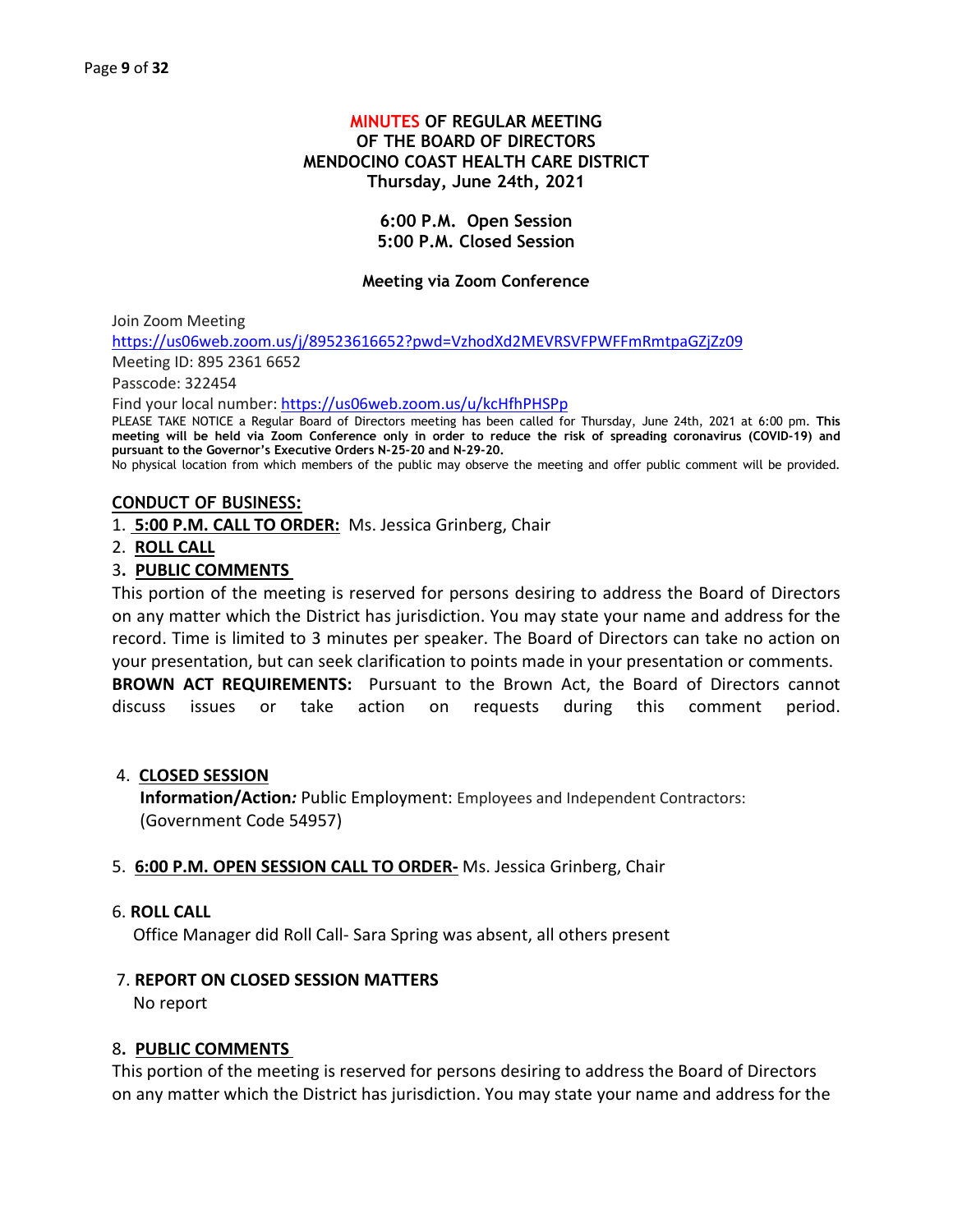record. Time is limited to 3 minutes per speaker. The Board of Directors can take no action on your presentation but can seek clarification to points made in your presentation or comments. **BROWN ACT REQUIREMENTS:** Pursuant to the Brown Act, the Board of Directors cannot discuss issues or take action on requests during this comment period.

# 9. **APPROVAL OF THE AGENDA:** Ms. Jessica Grinberg, Chair

Motion: McColley moves to approve the agenda with removal of action 13 and 17 Second: John Redding

- John Redding- yes
- Jessica Grinberg- yes
- Amy McColley- yes
- Sara Spring- absent
- Norman de Vall- yes

# **NEW BUSINESS:**

10. **ACTION:** Approval of May 27th, 2021 Minutes: Ms. Jessica Grinberg, Chair TAB **1** Motion: de Vall moves to postpone the approval of the minutes until the next month's meeting

Second: Redding seconds

- John Redding- yes
- Jessica Grinberg- yes
- Amy McColley- yes
- Sara Spring- absent
- Norman de Vall- yes
- 11. **INFORMATION/ACTION**: 50<sup>th</sup> Year Celebration of the Hospital John Redding, Treasurer No action
- 12. **INFORMATION/ACTION***:* Board self-evaluation: Amy McColley Hoping to do this in the next 90 days **No action**
- 13.**INFORMATION/ACTION***:* Review of contract for Interim Administrative Group TAB 2 Item was pulled from the Agenda

# **REPORTS:**

15.**INFORMATION:** District Office Manager Resignation: Michelle McMillan, District Office Manager TAB 3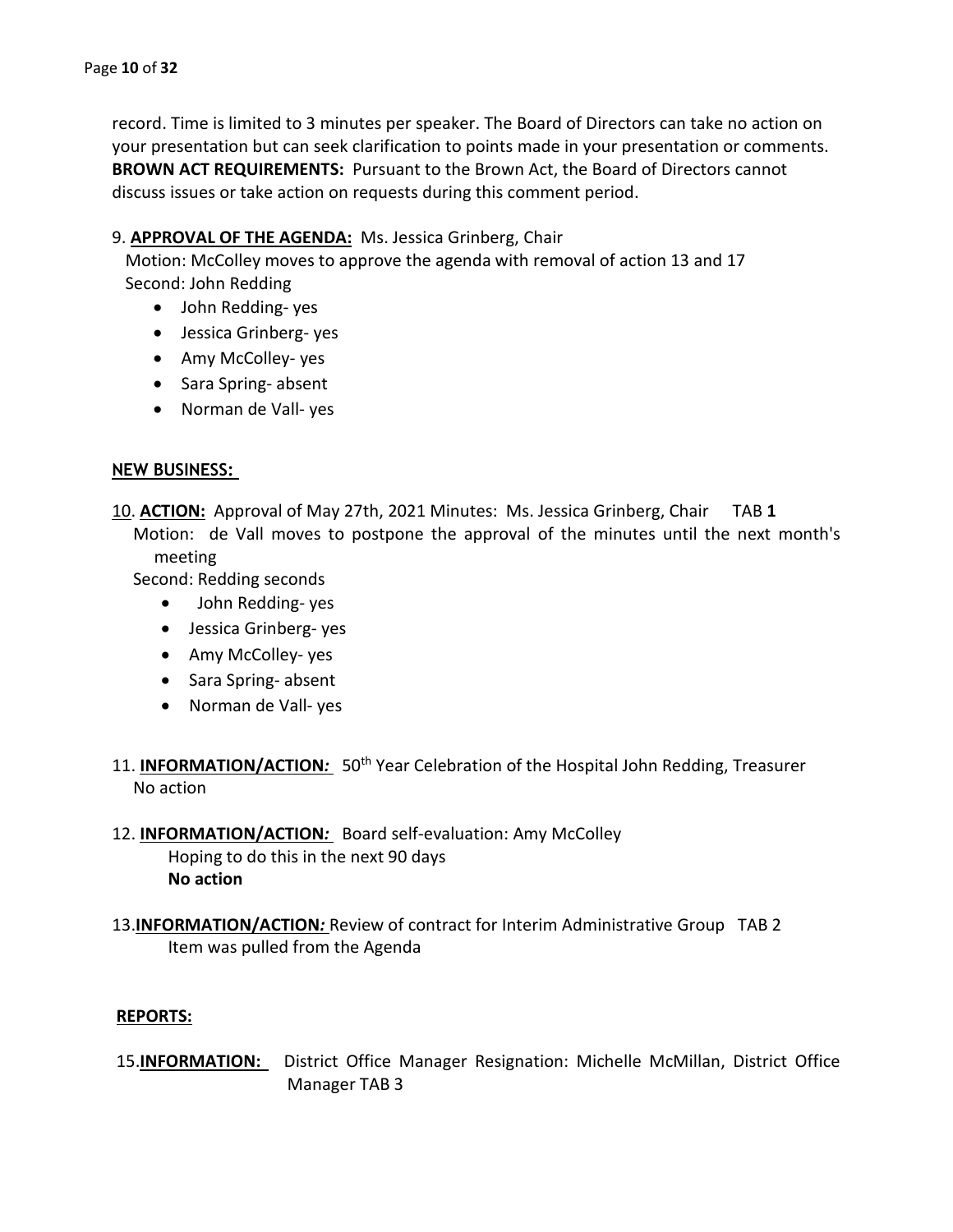16. **INFORMATION/ACTION:** Finance Report: Mr. John Redding, Treasurer Disposition of surplus furniture TAB 4

Regarding the budget:

Motion: McColley moves to adopt the budget w no changes Second: de Vall seconds

- John Redding- yes
- Jessica Grinberg- yes
- Amy McColley- yes
- Sara Spring- yes
- Norman de Vall- yes

Regarding the finance report: Motion: McColley votes to accept Redding's finance report Second: de Vall seconds

- John Redding- yes
- Jessica Grinberg- yes
- Amy McColley- yes
- Sara Spring- yes
- Norman de Vall- yes

17. **INFORMATION/ACTION***:* Hubs and Routes Update: Ms. Sara Spring, Secretary Item was pulled from the agenda

18.**INFORMATION:** Community feedback on one year affiliation update: John Redding, Treasurer, Norman de Vall, Member at Large

19.**INFORMATION***:* Seismic compliance and future of facility update: Amy Vice Chair, Sara Spring Secretary No report

20.**INFORMATION/ACTION:** District Website Ad Hoc Committee: John Redding, Treasurer, Norman de Vall, Member at Large No action

# 21. **FUTURE AGENDA ITEMS:** Ms. Jessica Grinberg, Chair

- Changes to the budget
- Bringing back Hubs and Routes
- Bring back the fiscal (itemized agenda)/seismic update issue
- Picking up the pieces as to developing strategy concepts
- Where we are w updating the by laws or do we have to do the strategy first...?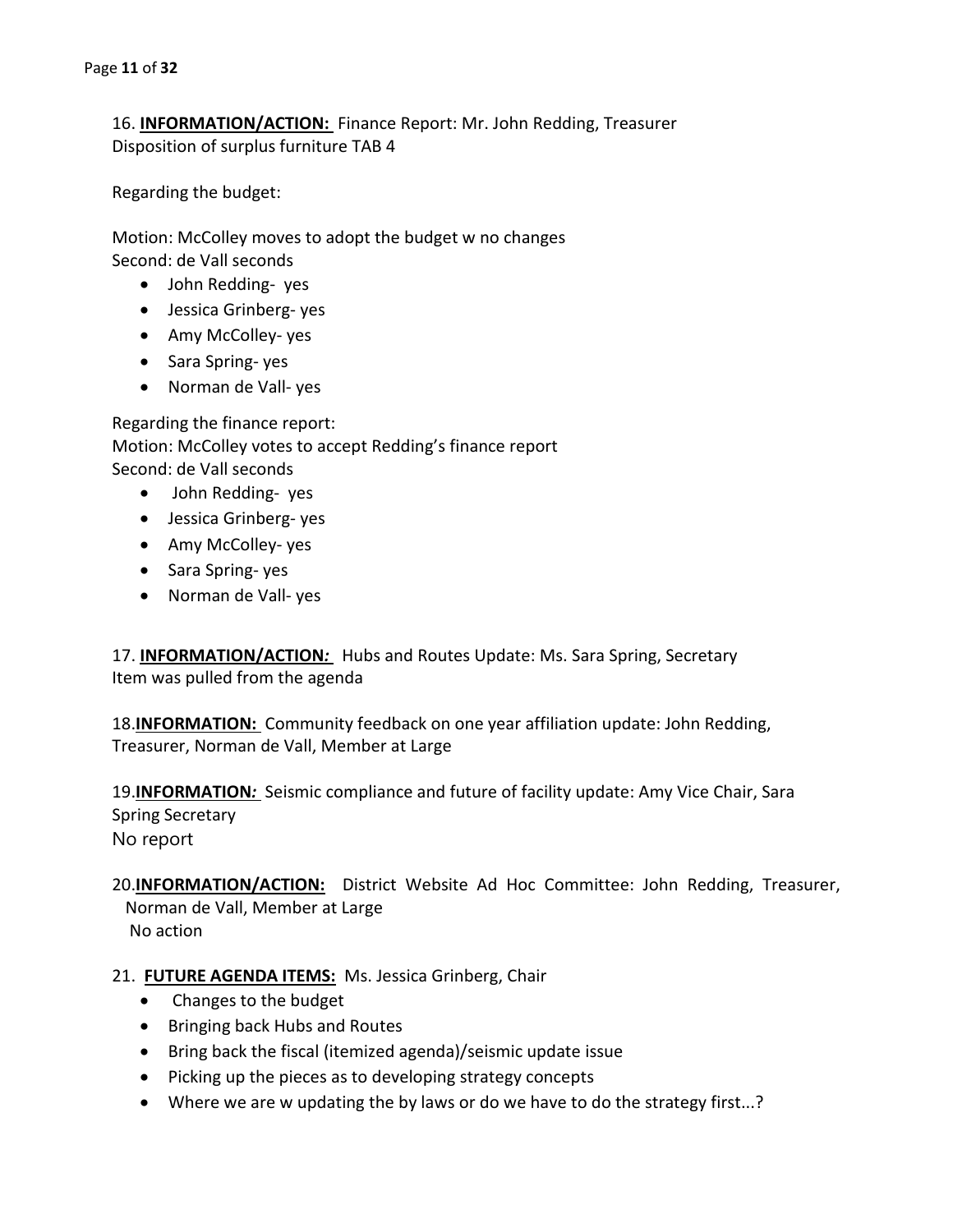# **22**. **PUBLIC COMMENTS**

This portion of the meeting is reserved for persons desiring to address the Board of Directors on any matter which the District has jurisdiction. You may state your name and address for the record. Time is limited to 3 minutes per speaker. The Board of Directors can take no action on your presentation but can seek clarification to points made in your presentation or comments.

**BROWN ACT REQUIREMENTS:** Pursuant to the Brown Act, the Board of Directors cannot discuss issues or take action on requests during this comment period.

# 23. **COMMENTS FROM BOARD OF DIRECTORS**

Amy- Thank you to John for the great discussion tonight John- Very productive meeting. I like the direction that we are going and how the team is starting to assemble and become affective Norman- no comment Sara- thank you everybody Jessica- looking forward to Sunday and having some celebration on 50 years of the hospital

24. **ADJOURNMENT:** Ms. Jessica Grinberg, Chair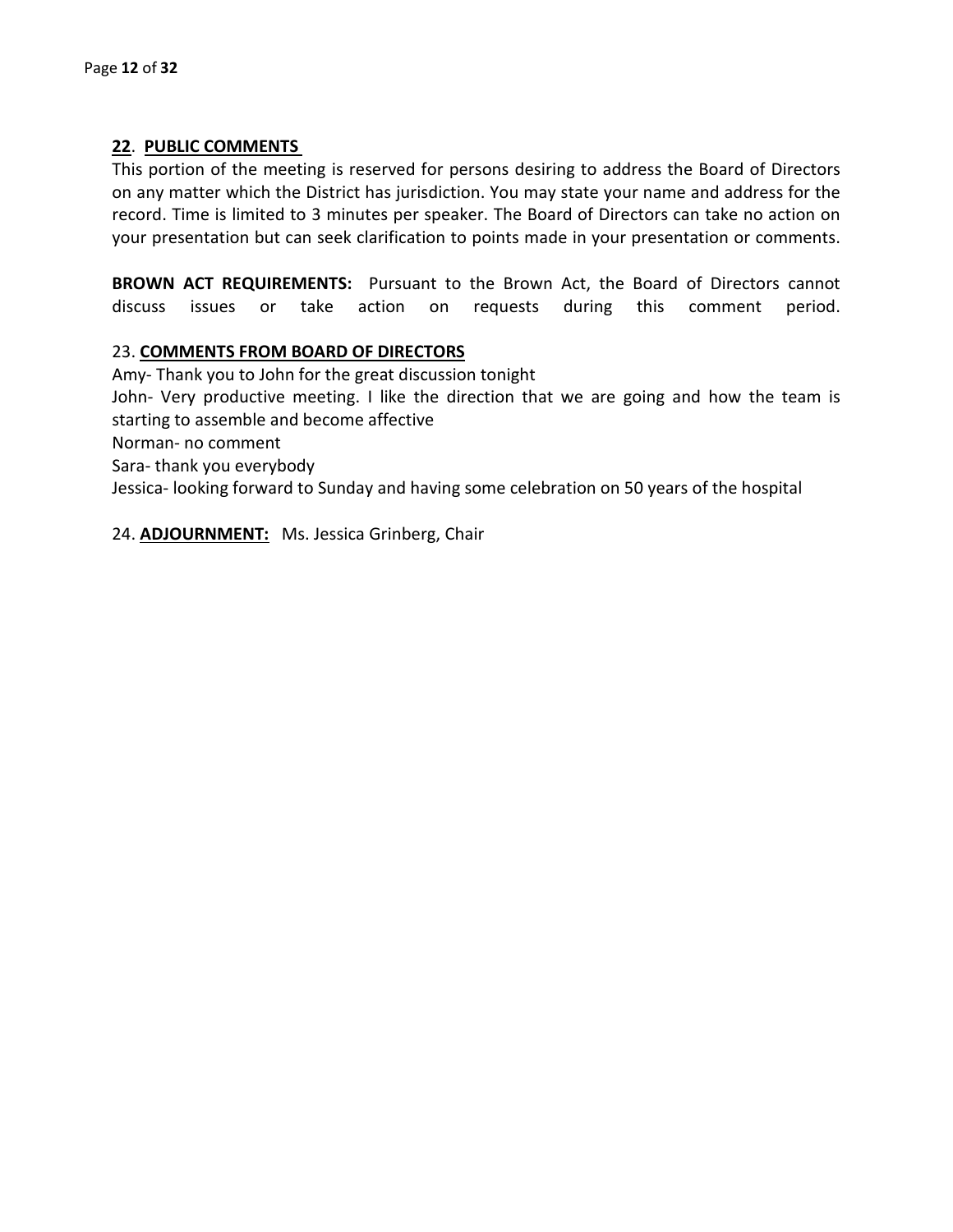#### **MINUTES**

MCHCD BOD Regular Meeting Thursday, April 29,2021 at 6:00 PM

**6:00 P.M. OPEN SESSION CALL TO ORDER**- Ms. Jessica Grinberg, Chair

#### **5. ROLL CALL**

All Present

# **6. APPROVAL OF THE AGENDA**: Ms. Jessica Grinberg, Chair

Moved by: Ms. Amy McColley, Seconded by Norman de Vall Vote: John Redding- yes Amy McColley- yes Norman de Vall- yes Jessica Grinberg –yes Sara Spring- absent

**10. ACTION**: Approval of March 25, 2021 Minutes: Ms. Jessica Grinberg, Chair TAB 1

• Associated Tab was not included, no vote occurred

**11. INFORMATION/ACTION:** Establishment of ad hoc committee: Community assessment one year post affiliation: Ms. Jessica Grinberg, Chair

- Norman de Vall and John Redding will be functioning as Ad Hoc committee, anyone with ideas may reach out to Michelle McMillan
- Moved by John Redding, Seconded by Norman de Vall

Vote: Sarah Spring- no response Amy McColley- yes John Redding- yes Norman de Vall- yes Jessica Grinberg- yes

**12. INFORMATION/ACTION:** Discussion regarding CARES fund: Board Treasurer

• Following the discussion, no action was taken.

**13.** I**NFORMATION/ACTION:** Establishment of ad hoc committee: Broadband access for coastal residents: Ms. Jessica Grinberg, Chair

Moved by Norman de Vall, Seconded by John Redding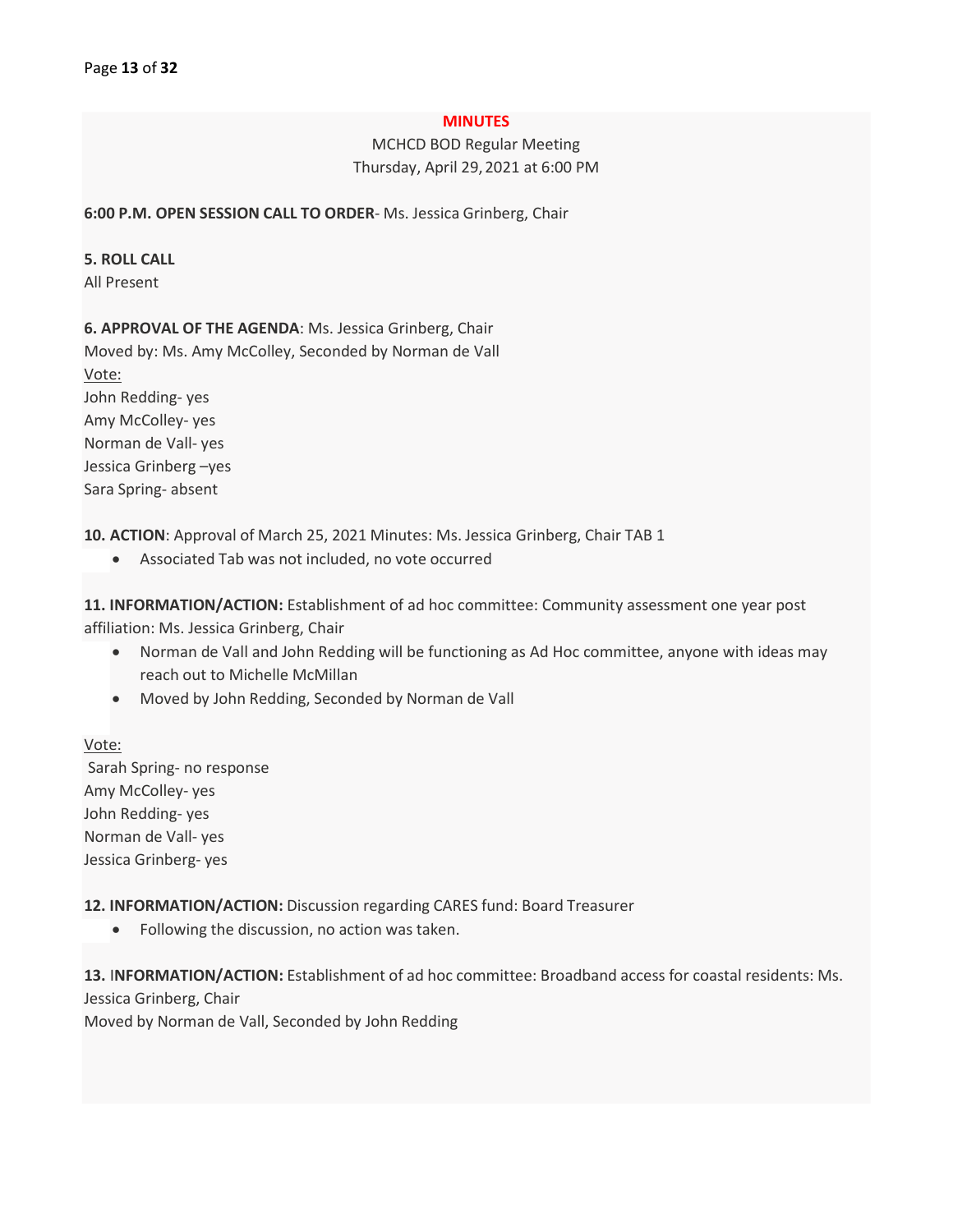#### Page **14** of **32**

Vote: Norman de Vall- yes John Redding- yes Amy McColley- yes Sara Spring- yes Jessica Grinberg- yes

**14.INFORMATION/ACTION:** Establishment of ad hoc committee: Seismic compliance and future of facility: Ms. Jessica Grinberg, Chair

Moved by Amy McColley, Seconded by Sara Spring

Vote: Norman De Vall- yes John Redding- yes Amy McColley- yes Sara Spring- yes Jessica Grinberg- yes

**15.INFORMATION/ACTION:** Disposition of surplus furniture: Mr. John Redding, Treasurer TAB 2

Moved by Amy McColley, Seconded by John Redding

Vote: Norman de Vall- yes John Redding- yes Amy McColley- yes Sara Spring- yes Jessica Grinberg- yes

**16.INFORMATION/ACTION:** Lease request from Mendocino Coast Healthcare Foundation: Ms. Jessica Grinberg, Chair TAB 3

• After discussion and statement from the President of the Mendocino Coast Healthcare Foundation that they are leaving the premises by the end of the year, there was no action.

#### **REPORTS:**

**17.INFORMATION/ACTION:** District office update: Michelle McMillan, District Office Manager

• Jessica Grinberg- the budget for setting up the office is within the discretionary spending that was decided on by the Board previously, so we will proceed with purchasing what is needed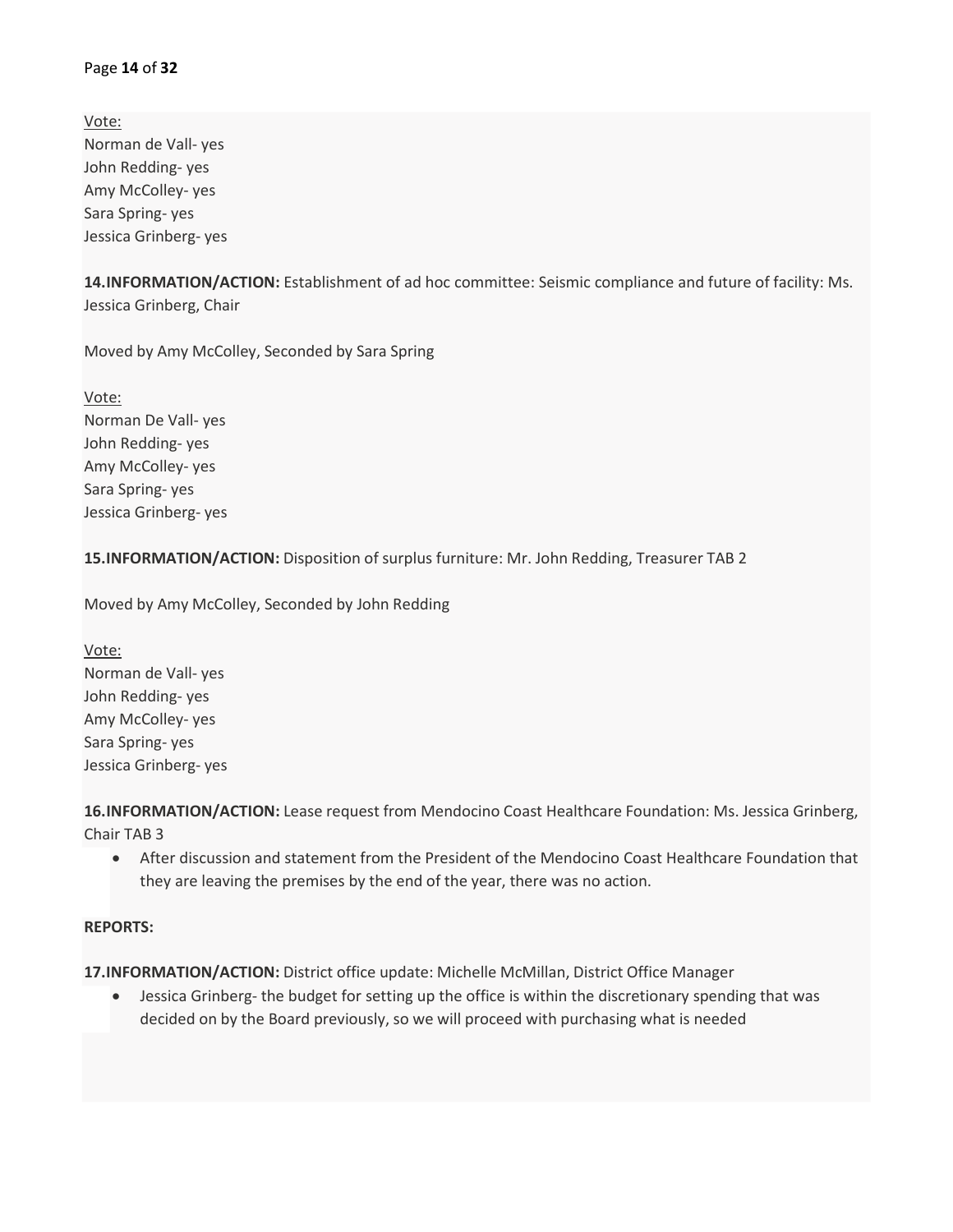#### Page **15** of **32**

**18. INFORMATION/ACTION:** Finance Report: Mr. John Redding, Treasurer

- i. For discussion and possible action
- ii. Budget preparation
- iii. YTD financials for the District
- iv. Establish a schedule for adoption of AH's capital improvement plan for FY21.
- v. Use of funds raised by the Foundation for the hospital

Amy McColley moves we accept financial report presented by John Redding, seconded by Norman de Vall.

Vote: Norman de Vall- yes John Redding- yes Amy McColley- yes Sara Spring- yes Jessica Grinberg- yes

#### **19. FUTURE AGENDA ITEMS:** Ms. Jessica Grinberg, Chair

Suggested items:

- Hubs and Routes
- Mental Health Awareness
- John Redding will bring a draft budget for the next meeting

# **20. PUBLIC COMMENTS**

None were made.

Submitted by:

Jessica Grinberg Sun 11/7/2021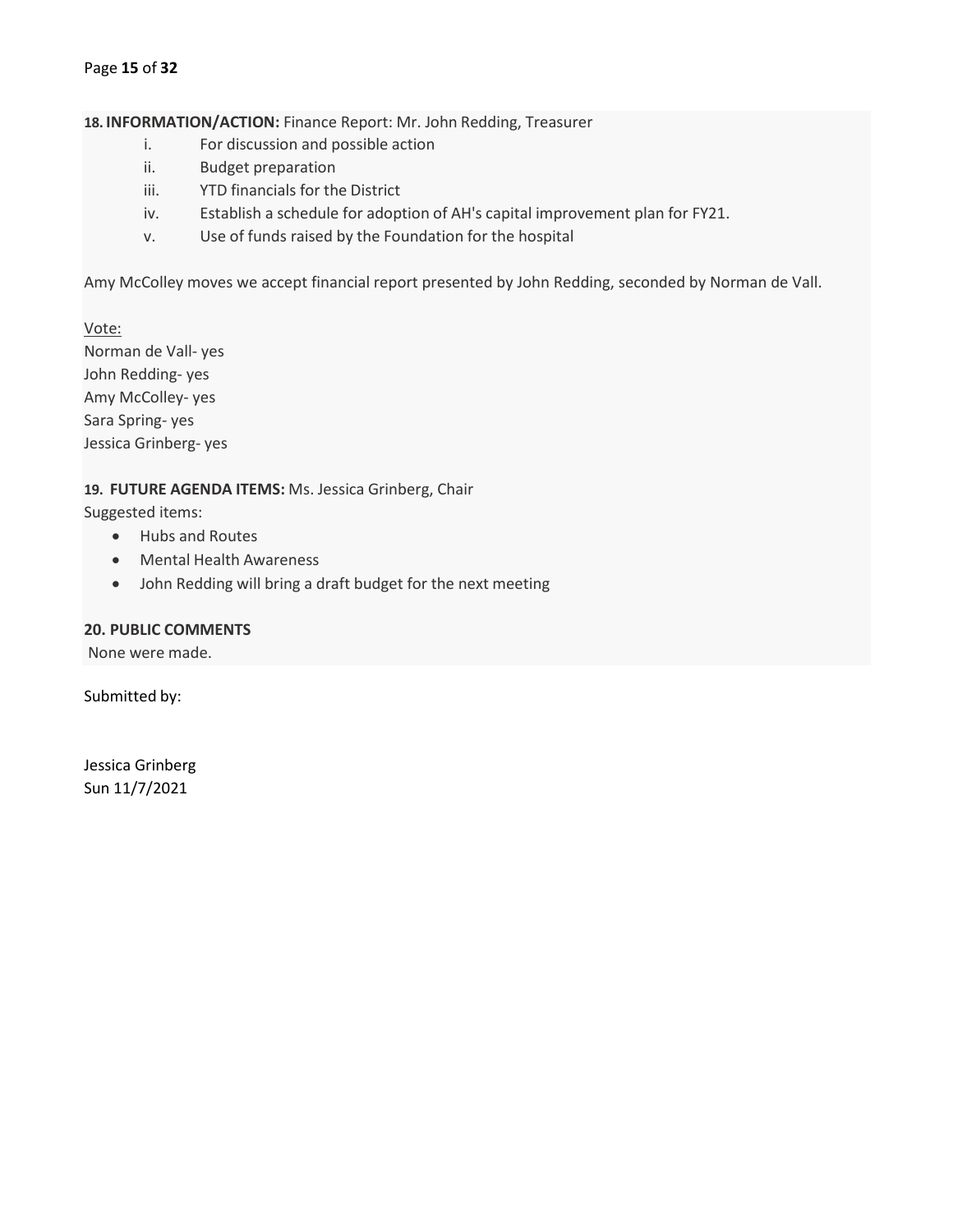# MINUTES OF REGULAR MEETING OF THE BOARD OF DIRECTORS MENDOCINO COAST HEALTH CARE DISTRICT Thursday, December 10, 2020 6:00 P.M. Open Session Meeting via Zoom Conference

#### CONDUCT OF BUSINESS:

- 1. CALL TO ORDER: Ms. Jessica Grinberg, Chair
- 2. ROLL CALL: Redding Y, McColley Y, de Vall Y, Spring Y, Grinberg Y
- 3. APPROVAL OF THE AGENDA: Motion by: de Vall, Seconded by: McColley In Favor: All
- 4. PUBLIC COMMENTS: None

# NEW BUSINESS:

- 5. ACTION: Oath of Office for Sara Spring and Norman de Vall: Officiated by Dan Gjerde BOS 4th District.
	- DISCUSSION/ACTION: Funding of OB Hardship Fund for North Coast Family Health Center. MOTION: Women's Health restricted fund donation of \$10,000 for OB/GYN care. Moved by: McColley, Seconded by: Spring

Board discussion took place. No Community comments. Vote: Spring Y, McColley Y, De Vall Y, Redding Y, Grinberg Y

- 6. DISCUSSION/ACTION: Advertising budget for Community Outreach: MOTION: Have a \$450 budget for a thank you holiday ad in the local papers Moved by: McColley, Seconded by: Spring Board Discussion took place to include multiple publications and social media Vote: Spring Y, De Vall Y, Redding Y, Grinberg Y, McColley Y
- 8. Nominations and votes: Election of Board Officers. Noel Cauffman present to tally votes. Board Chair: Jessica Grinberg Board Vice Chair: Amy McColley Board Treasurer: Sara Spring Board Secretary: Jessica Grinberg

# OLD BUSINESS:

- 9. DISCUSSION: Selection of District Counsel: de Vall has reached out to the Association of Health Care Districts for support in creating a template for the hiring of counsel. Discussion was to wait until we have the guideline from AHCD.
- 10. DISCUSSION: Review of OB Hardship Fund Financial report from Mendocino Coast Clinics.
- 11. No action taken. A letter to be written to MCC expressing gratitude for use of funds and to report approval of additional services that may be included.
- 12. DISCUSSION/ACTION: Discussion regarding Mission Statement/Goals & Objectives: Suggestion for retreat to discuss.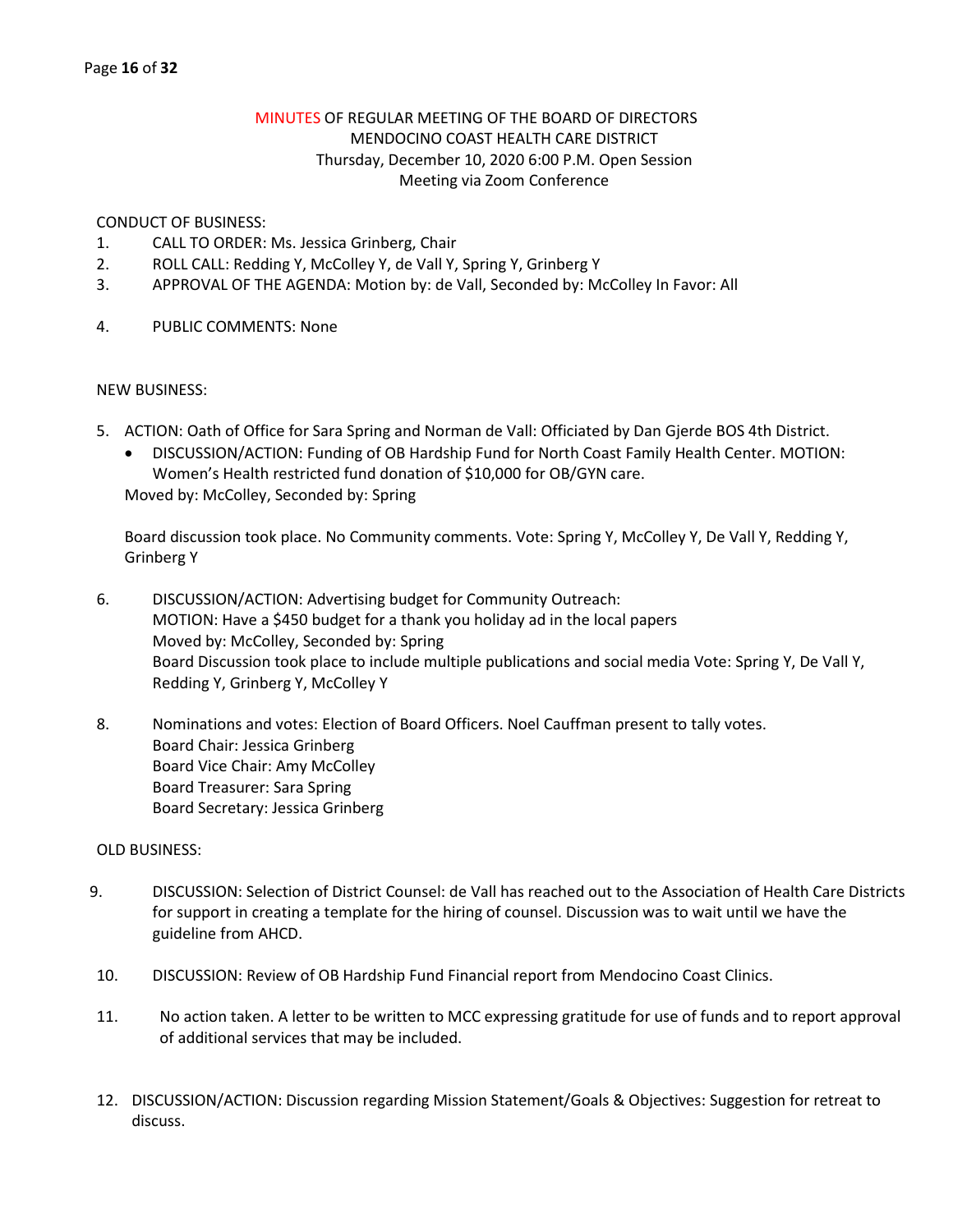#### COMMITTEE REPORTS:

- Update on Consultant selection process: Grinberg & McColley
- Update on Website project: Redding & de Vall
- DISCUSSION/ACTION: Update on Measure C Oversight Committee- Redding Discussion only. No update provided because committee has not met.
- 15. INFORMATION/ACTION: Finance Report: Redding Information only. No action.
- 16. COMMUNITY COMMENTS
- 17. PUBLIC COMMENT: No comments
- 18. NEXT MEETING TO BE HELD ON: January 28, 2021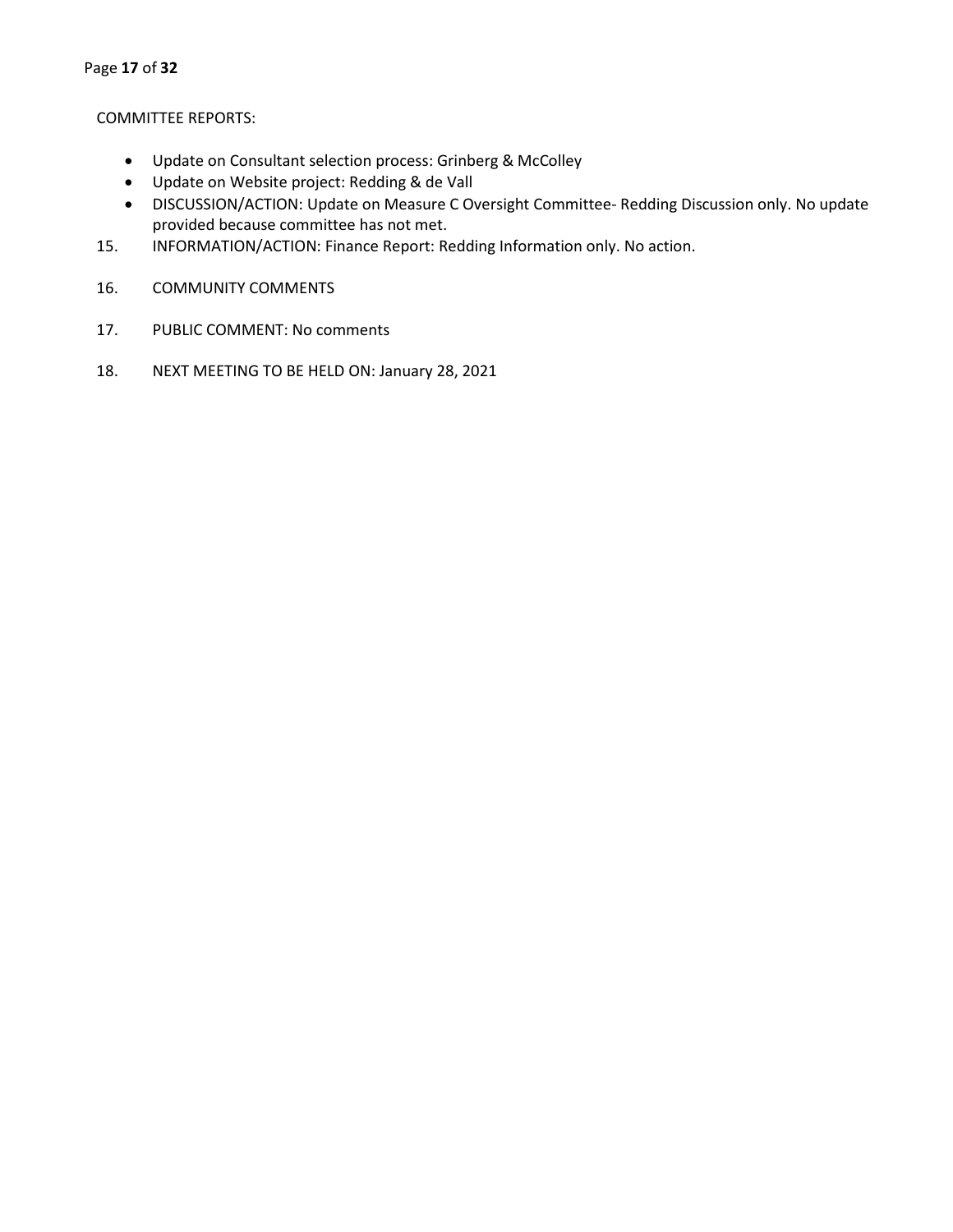# **TAB 2**

**(RESOLUTION NO. 2021-06 begins on the next page)**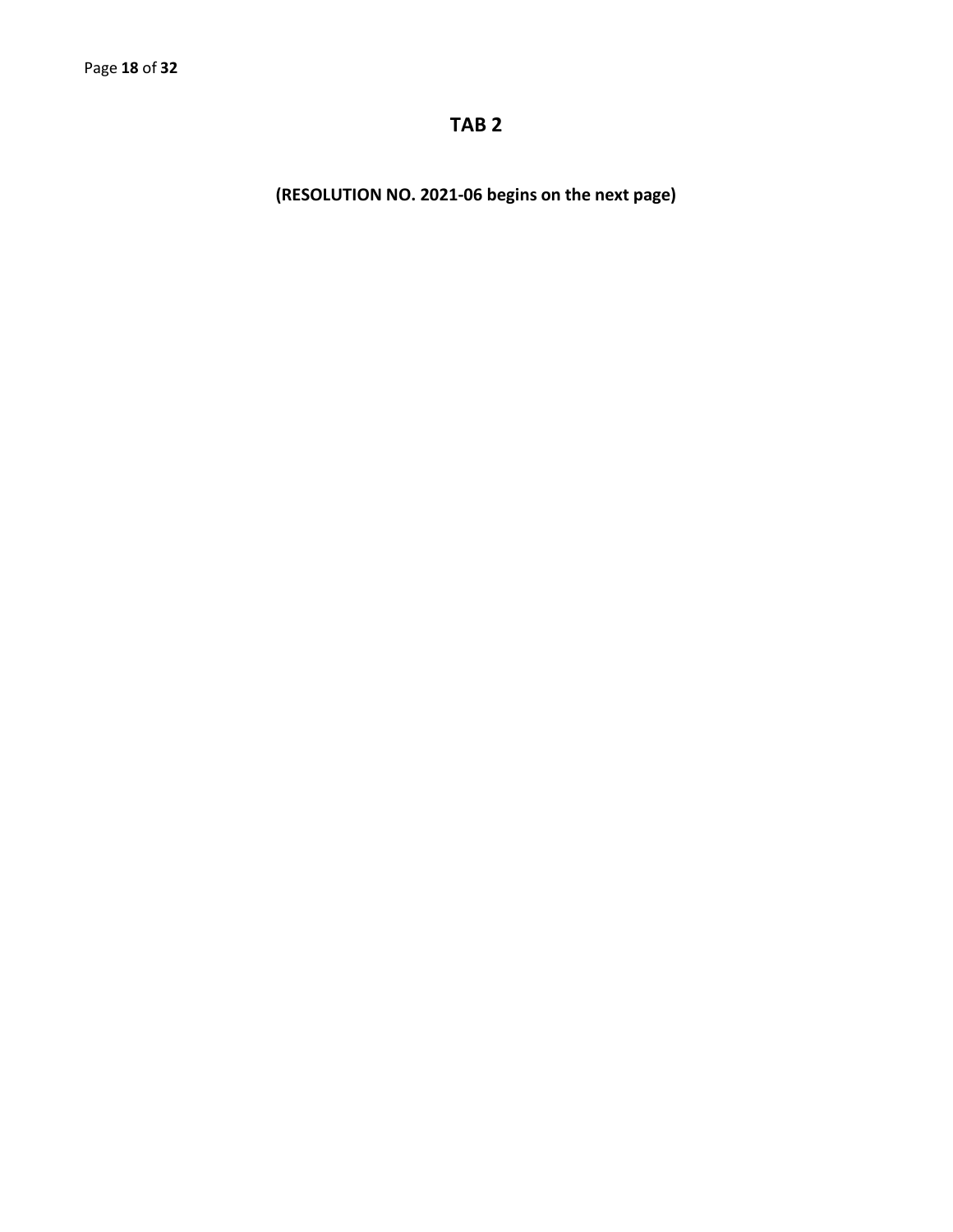# **MENDOCINO COAST HEALTH CARE DISTRICT RESOLUTION NO. 2021-06**

WHEREAS, the Mendocino Coast Health Care District (hereinafter "District") maintains various bank accounts with the Savings Bank of Mendocino County; and

WHEREAS, due to the District having new Board of Director Officers and no Chief Executive Officer, it is necessary to notify the Savings Bank of Mendocino County of the needed changes of signatory authority and

WHEREAS, all persons who act as authorized signatories for the District are required to be covered under BETA Directors & Officers Healthcare Insurance Program for government entities for the benefit of Mendocino Coast Health Care District

A complete list of the District's accounts (last three numbers) at the Savings Bank of Mendocino County is attached to this Resolution as EXHIBIT A and incorporated by reference herein as though set forth in full.

NOW, THEREFORE, IT IS ORDERED AND RESOLVED that the following District Officers and/or Directors of the District have authority to disburse or withdraw funds from the District's bank accounts with Savings Bank of Mendocino County: Jessica Grinberg, Chair of the Board of Directors or Amy McColley, Vice Chair of the Board of Directors or John Redding, Treasurer of the Board Directors. Disbursement or withdrawals of District funds in excess of \$10,000.00 require the authorization of at least two (2) of the Officers/ Directors identified in this Resolution.

The Board of Directors of the Mendocino Coast Health Care District at a regularly scheduled meeting of the Board passed this Resolution on March 25, 2021 by the following vote.

| AYES:   |                                                   |
|---------|---------------------------------------------------|
|         |                                                   |
|         |                                                   |
|         |                                                   |
| ATTEST: | JESSICA GRINBERG, Chair of the Board of Directors |

AMY McCOLLEY, Vice Chair of the Board of Directors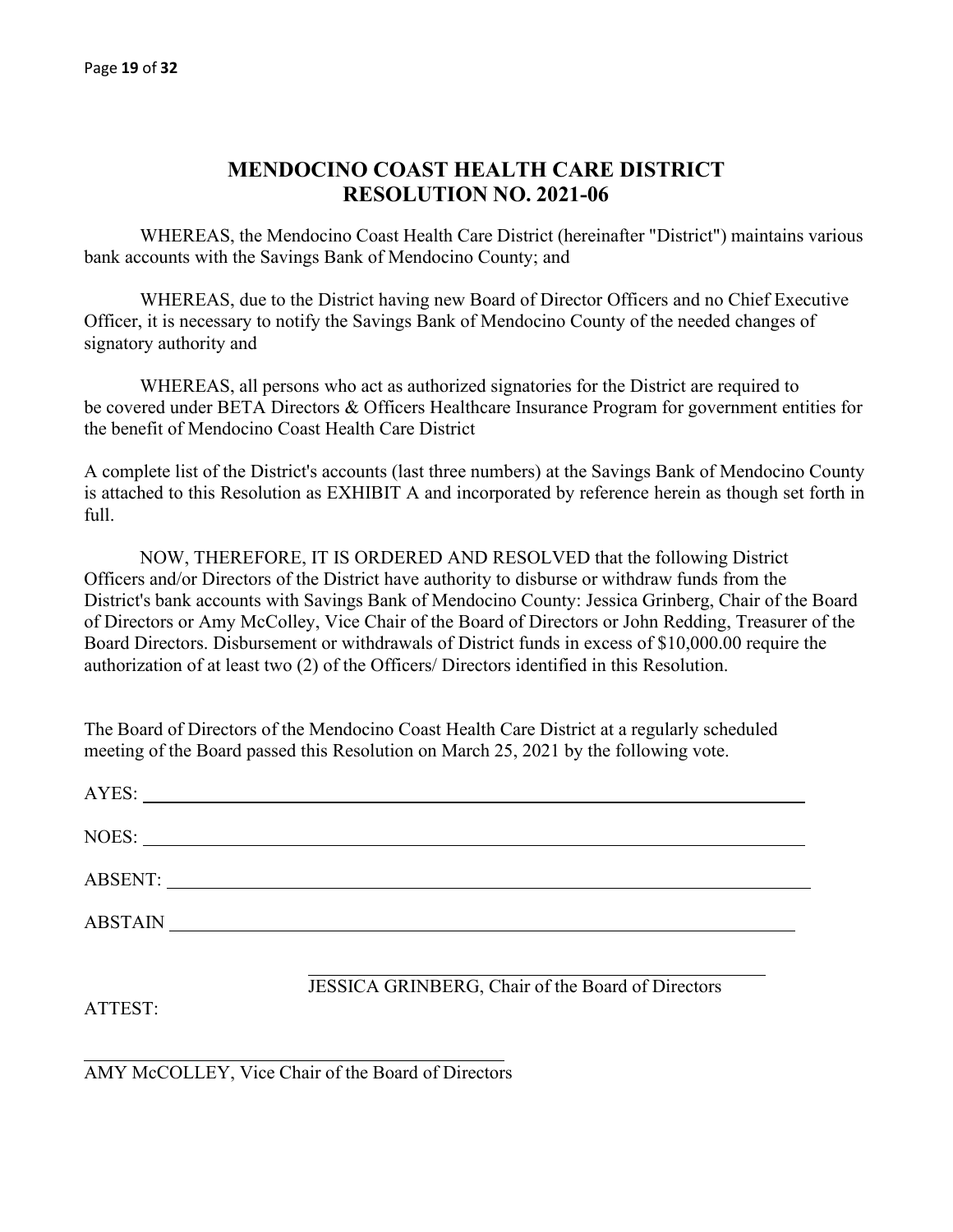# MENDOCINO COAST HEALTH CARE DISTRICT BANK ACCOUNTS

# ACCOUNT ACCT#

# SAVINGS BANK OF MENDOCINO

| GIFT & MEMORIAL       | 04-230686      |
|-----------------------|----------------|
| PLAN FUND             | 04-233748      |
| CORPORATE ACCOUNT     | $(14 - 23)660$ |
| HOME HEALTH & HOSPICE | 04-230678      |
|                       |                |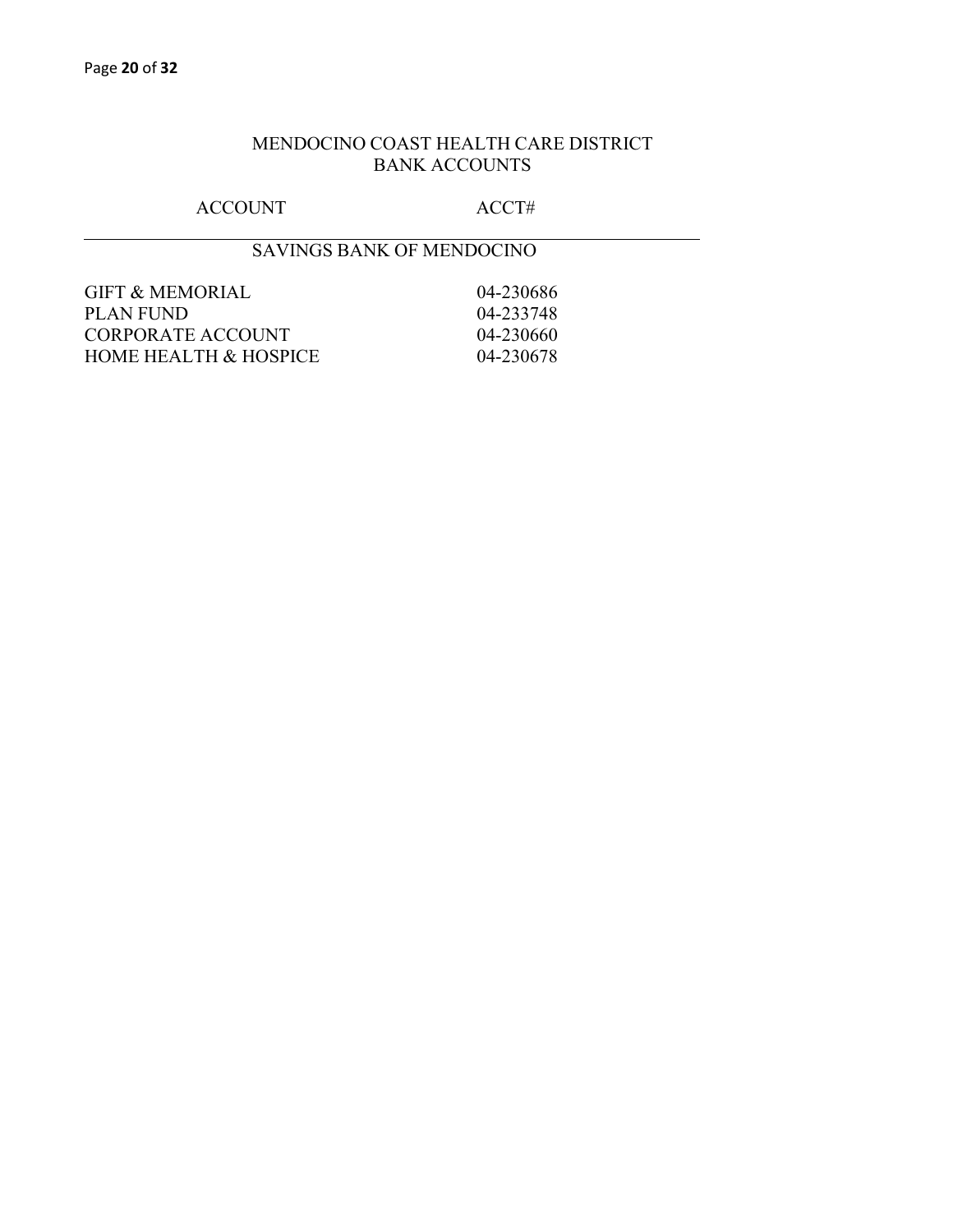# **TAB 3**

# DRAFT

November 6, 2021

# Mendocino Coast Healthcare District Policies, Procedures, and Preferred Practices for Hubs & Routes

# **I. Definitions**

Ia. Full Name of Project: Community Resource Hubs and Alternate Rescue Routes Throughout Mendocino Coast Healthcare District

Ib. "Hubs & Routes Subcommittee": Two members of the District Board designated by Board President to oversee Hubs & Routes Administrators

Ic. "Hubs & Routes Administrators": Leaders in the daily operations of the Hubs & Routes project who are not Directors of the Healthcare District

Id. "Direct Fiscal Sponsorship": fiscal sponsorship using the model in which the program or project is not a separate entity but belongs to the nonprofit sponsor. The sponsor is responsible for ensuring that the project fits within their mission, and is both fiscally and legally responsible for the project.

Ie. "Hubs & Routes website": the website whose URL is hubsandroutes.net.

If. "Project" and "program" are used interchangeably in this document to describe Hubs & Routes as a function of District operations.

Ig. "Public Hub Leader" is a person who has met the criteria for, has applied on a Public Hub Form to become, and is carrying out the responsibilities of, a leader of a Public Hub as described at <https://hubsandroutes.net/public-hub-resource-form> .

Ih. "911 Leader" is a Fire Chief, Emergency Physician, Sheriff, Paramedic, County Emergency Services Officer, or a delegate or dispatcher directly empowered by one of the above, who is working in the systems connected to 911 as they pertain to all or part of Mendocino Coast Healthcare District. The roles of 911 Leaders as they pertain to Hubs & Routes are described on the website. Go to https://hubsandroutes.net, click on Leaders Pages, then on INFO FOR 911 and CALL CENTER LEADERS.

Ii. "A search" is one of the central activities performed by 911 and Public Hub Leaders as part of using Hubs & Routes tools to plan for and respond to emergencies. Performing this search function using "test" data (without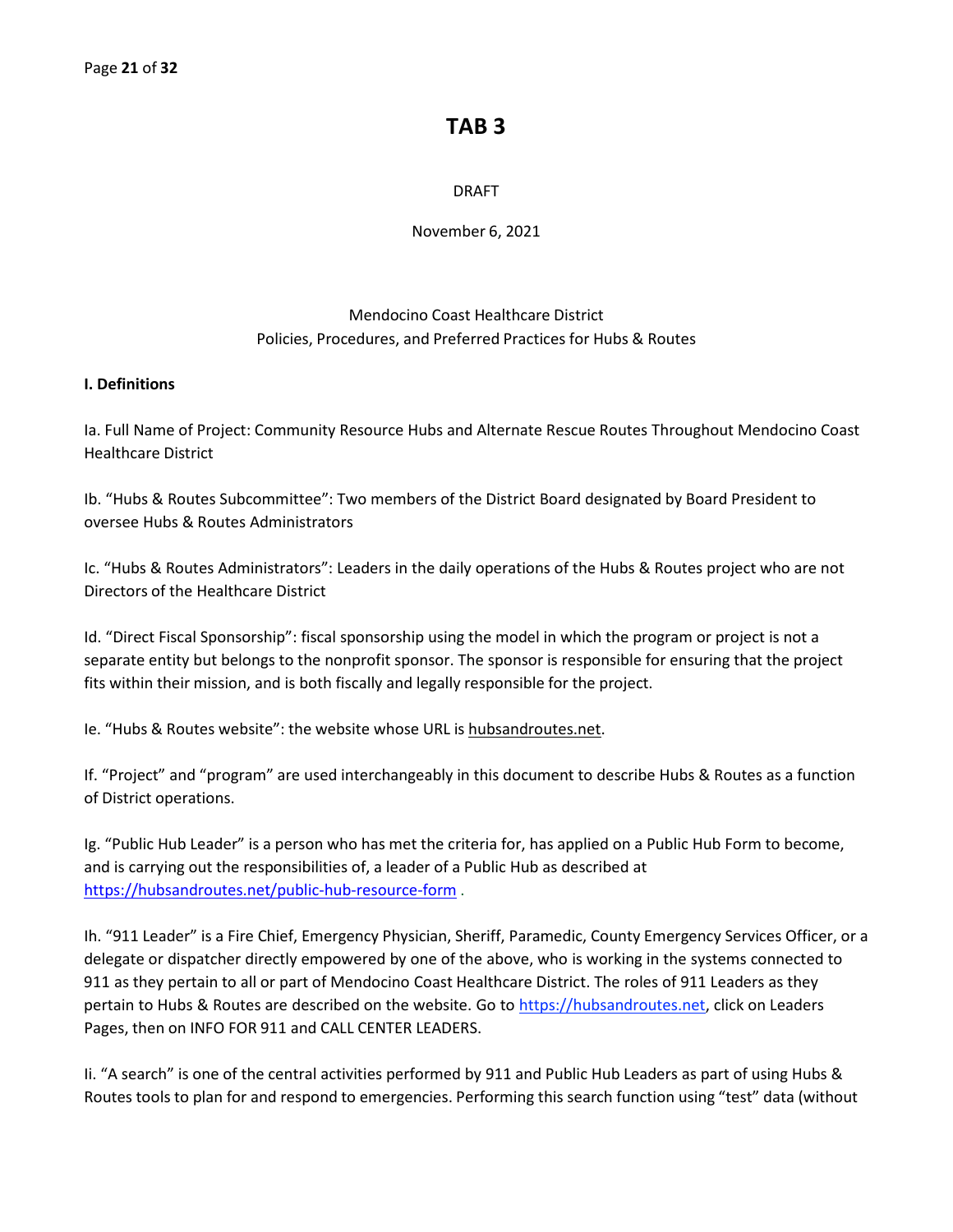signing on as a Leader and viewing real data) gives a glimpse of the power of Hubs & Routes tools. To have this educational experience, Board Members, Insurers, Legal Counsel, and the public can go to hubsandroutes.net, click on the photo called Leaders' Pages, click on Practice Planning For Your Island, use me2 as the password, and follow the prompts.

Ij. "Legal Counsel" refers to one or more attorneys retained by the Healthcare District.

Ik. "Insurer" is one or more firms with whom the Healthcare District maintains contracts to provide ongoing business and liability insurance for the District and all District programs.

Il. "Event Insurance" refers to discrete purchases of one-day insurance as may be required by a venue owner in order to rent a venue for an event. Event insurance is additional to the District's ongoing insurance policies and may be purchased by Hubs & Routes Administrators from any of a variety of vendors, not only the Insurer in Ik.

Im. "Stated mission": to support our 911 leaders and help Coastal communities survive and thrive through the challenging times ahead.

# **II. Policies**

# IIa. Shared Responsibility

The Healthcare District shares responsibility with individuals and with other entities to promote the health and safety of its constituents. This remains true whether or not the constituents can easily travel to Fort Bragg. It is true during the provision of medical services per se, and remains true when other means of caring for constituents' well-being are in use. It remains true whether or not a disaster has taken place.

#### IIb. Direct Fiscal Sponsorship

The Healthcare District is the direct fiscal sponsor of Hubs & Routes.

#### IIc. Complementarity

As part of doing its share to promote the health and safety of its constituents, the Healthcare District chooses to provide certain informational and resiliency-building tools to the public through its Hubs & Routes program. The tools have been chosen and developed in such a way as to complement, and to neither duplicate nor disrupt, the efforts of medical providers, individual households, and other entities already working on behalf of the wellbeing of the Mendocino Coast.

#### IId. Longevity

The District is fiscally and legally responsible for Hubs & Routes unless and until either of the following: (i) six months after its Board votes unilaterally to terminate that role, or (ii) two months after Hubs & Routes Subcommittee and H&R Administrators agree mutually to terminate the arrangement.

#### IIe. Administrator Roles

The roles of Hubs & Routes Administrators are to:

i. train and support Hub Leaders and 911 leaders in the use of Hubs & Routes tools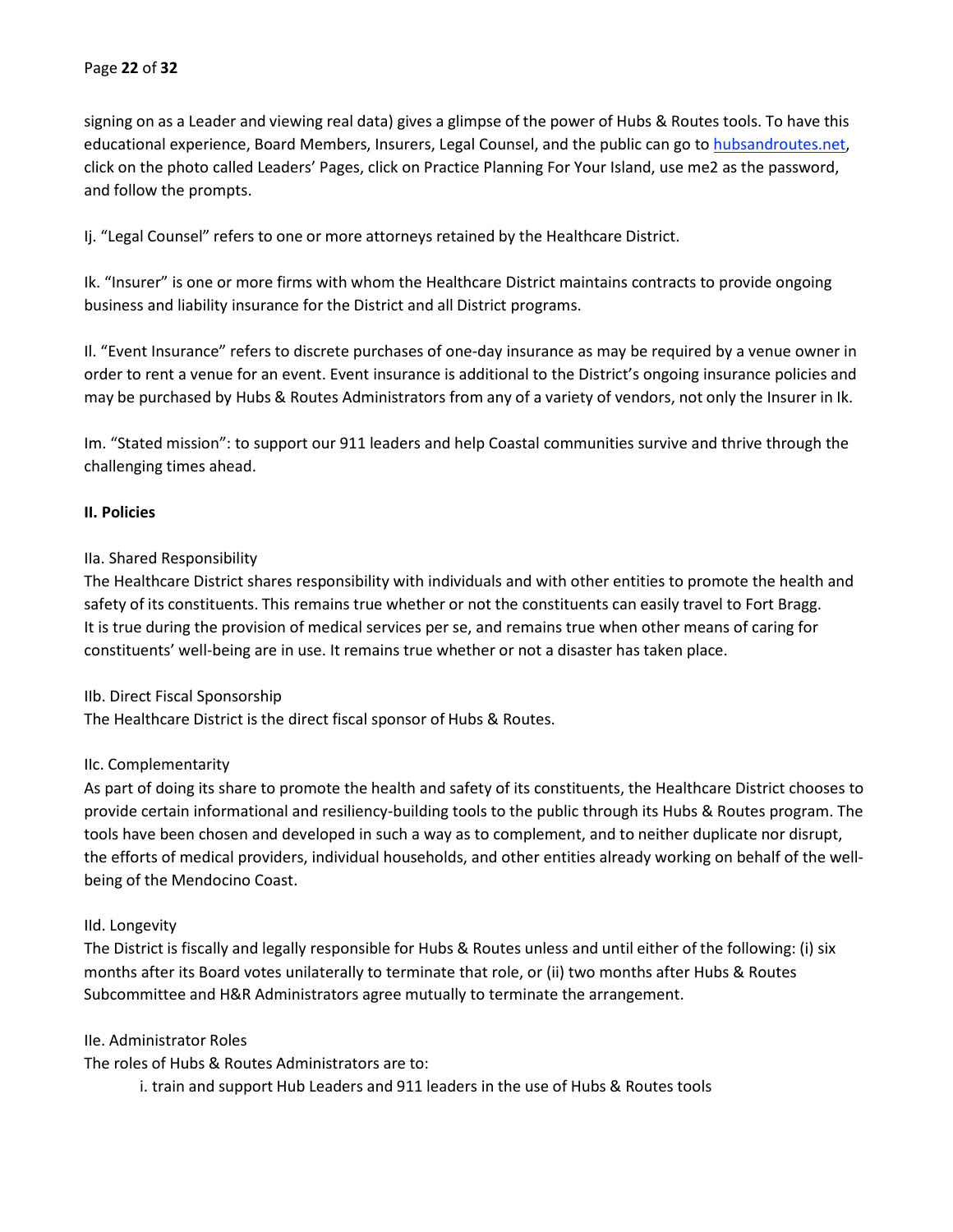ii. educate the public about how to prepare for and recover from disasters—including by becoming Private and Public Hubs—as well as how to reduce disasters' frequency, severity and impact

iii. maintain the Hubs & Routes website, which contains the Hubs & Routes database and many of its educational and resiliency-building tools

iv. implement non-web-based educational and resiliency-building techniques as appropriate

v. maintain at least basic competence in climate science and climate pedagogy to keep tools and efforts up to date, effective and data-driven

vi. recruit and educate volunteers, donors, co-hosts, and the next generation of Administrators

IIf. Subcommittee Roles The roles of Hubs & Routes Subcommittee are to:

i. oversee Hubs & Routes Administrators

ii. serve as the entry and exit point for all contact, information, and funds between Hubs & Routes Administrators and the Board except for

- those exchanges which occur during Board meetings and
- information learned by perusing the public portions of the website

iii. field public inquiries related to Hubs & Routes, represent the Board in answering those related to the program's general mission, funding, and overview, and forward other questions to Hubs & Routes Administrators

# **III. Procedures**

IIIa. Inclusion of Hubs & Routes Expenses in District's annual budget

After discussion with Hubs & Routes Administrators, Insurer and Legal Counsel, the Hubs & Routes Subcommittee will propose to Board, by no later than May 1 of each year, an amount of the District's general operating expenses that should be anticipated to be used by and/or for the Hubs & Routes program during the fiscal year that is to begin on the upcoming July 1.

IIIb. Inclusion of Hubs & Routes Income in District's annual budget

If by May 1 the Subcommittee anticipates receipts of outside grants or donations related to Hubs & Routes during the upcoming fiscal year, an estimate of this income will be provided to the Board. However, not having anticipated these by May 1 will not prevent Subcommittee nor Administrators from applying for nor receiving outside funds during that fiscal year.

Neither the Board, the Subcommittee, nor the Administrators will apply for nor accept donations or grants that obligate the Hubs & Routes program to generate profit for the donor or deviate from the stated mission of the program.

IIIc. Disbursement of Funds to Hubs & Routes Project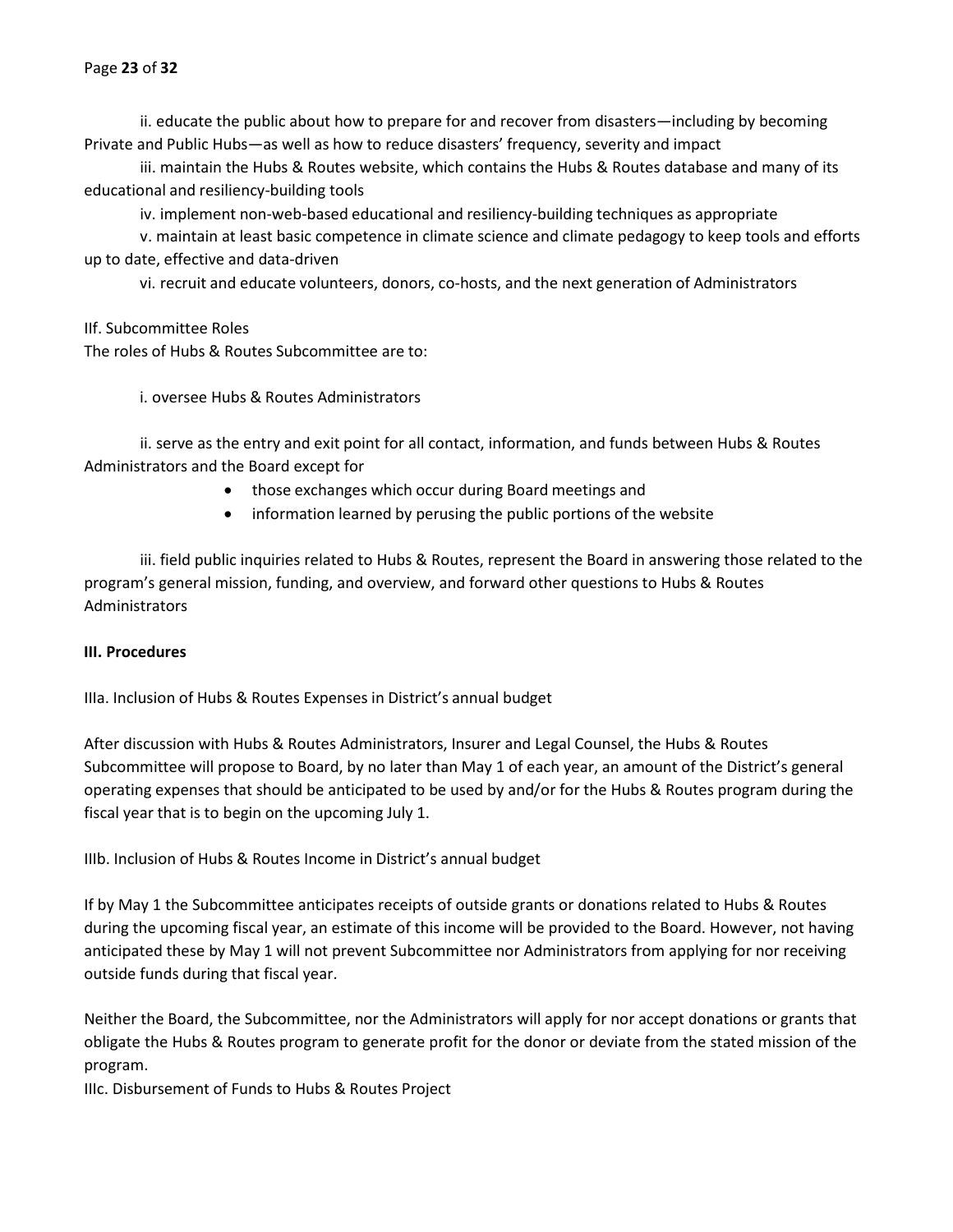Hubs & Routes Administrators will submit invoices to Hubs & Routes Subcommittee no more often than monthly and no less often than every 6 months, for expenses incurred.

Subcommittee will verify that the invoices are either (i) for expenses listed in the previously submitted budget, or (ii) for expenses that while not specifically listed in the budget, are in alignment with the District's mission, are in alignment with the Program's mission, and seem likely to be affordable within the project's portion of the budget even if the expenses related to that year's Legal Review are still pending. Possible reasons to be affordable without being listed in the budget include greater-than-anticipated project income and lower-thananticipated costs for items listed in the project budget.

If so verified, Subcommittee will work with Board Treasurer or Treasurer's designee to obtain a check with which to reimburse Administrator for invoiced expenses.

If not so verified, Subcommittee will contact Administrator to discuss discrepancy or shortfall.

Administrators currently volunteer their time and skill. They may be reimbursed for expenses and may be included in Volunteer Appreciation events at the same level as other Hubs & Routes volunteers who donate significant amounts of time, but they are neither employees nor independent contractors of the District. To change this status would require separate Board action and amendment of these Procedures.

IIId. Co-sponsorship of Events with Outside Entities

Administrators may arrange for Hubs & Routes to share the expenses of, and the income from, events produced in collaboration with interested entities active on the Mendocino Coast other than the Healthcare District, provided that these events do not obligate the Hubs & Routes program to generate profit for the co-sponsors nor to deviate from the stated mission of the program.

IIIe. Receipt and Processing of Grant Funding from Outside Entities

Hubs & Routes Administrators may apply for grant funding from any public service-oriented non-profit entity whose geographic area of activity overlaps the Healthcare District, provided that these arrangements do not obligate the Hubs & Routes program to generate profit for the donor nor to deviate from the stated mission of the program.

When such grants are awarded, grant funds will be sent to the Hubs & Routes Subcommittee*. #* The Subcommittee will take note of terms and amounts, send acknowledgement of receipt of the award to the donor with a copy to Hubs & Routes Administrators, and forward the check to the Board Treasurer or Treasurer's designee for deposit into District's account.

IIIf. Receipt and Processing of Private Donations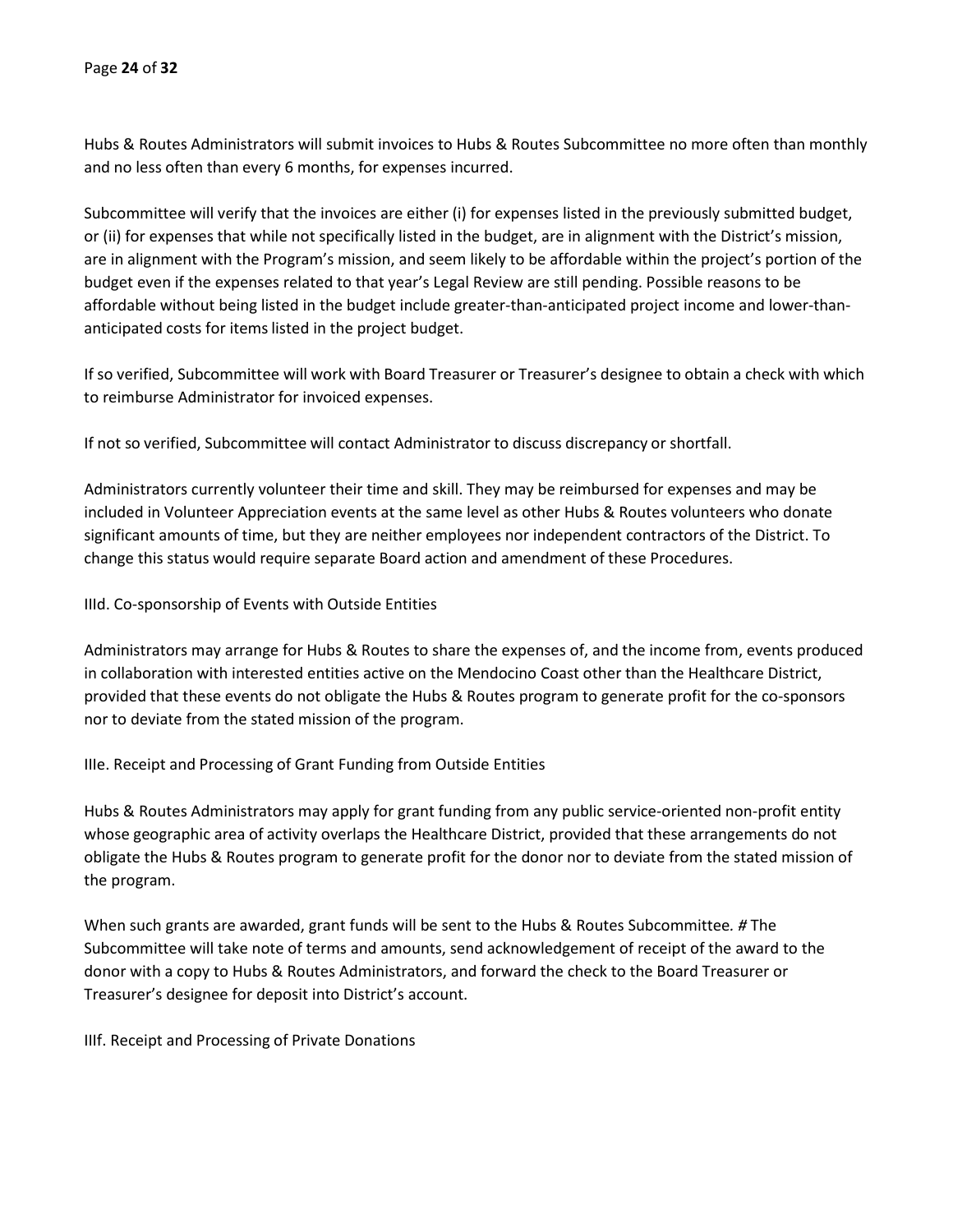Members of the public who wish to provide financial support for Hubs & Routes will be asked to direct their donations to Hubs & Routes Subcommittee. [1](#page-24-0)

Subcommittee will take note of amount, send acknowledgement of receipt and proof of the District's nonprofit status to the donor with a copy to Hubs & Routes Administrators, and forward the funds to the Board Treasurer or Treasurer's designee for deposit into District's account.

Although Hubs & Routes funds are not kept in a separate bank account from general operating funds of the District, the Board Treasurer will keep records of Hubs & Routes grants, donations, and invoice reimbursements available for potential review by the Board, the Measure C Committee, other interested members of the public, and Hubs & Routes Administrators, including during planning for the following year's budget.

#### **IV: Preferred Practices**

The above Policies and Procedures remain in effect regardless of whether the Preferred Practices below are followed. Preferred Practices are non-binding but can help streamline and optimize Hubs & Routes' efforts. These include:

IVa. Encourage Board and public to use perusal of the Hubs & Routes website as their primary way to obtain foundational information about Hubs & Routes activities and roles, when internet access permits. For information and perspectives not available on the website, encourage public to contact Admin via [hubsroutes@mcn.org.](mailto:hubsroutes@mcn.org)

IVb. Invite Hubs & Routes Administrators to present an overview and update on Hubs & Routes during approximately one Board meeting per year to refresh understanding, remind people what questions they may have, and create the opportunity for direct communication between Administrators and those Board members who are not on the Subcommittee.

IVc. Encourage Subcommittee to perform an annual review of H&R website assisted by District's insurance and legal teams, and to make any concerning findings known to Administrators. If Administrators are unable or unwilling to rectify the issue or reassure the Subcommittee within 3 months, then Subcommittee may choose among these options: (i) grant an extension if progress is imminent, (ii) inform the full Board of the concern, (iii) invite the Administrators to consider a mutual agreement to terminate the fiscal sponsorship at the end of the two-month notice period in IIc above, or (iv) use a combination of these.

IVd. Among options for co-sponsors for events, Hubs & Routes will prioritize non-profit entities and B corporations over for-profit entities. Local religious organizations with non-profit status may act as co-sponsors provided that the events are secular in nature and do not discriminate among attendees based on any characteristic on which the District may not discriminate.

<span id="page-24-0"></span><sup>&</sup>lt;sup>1</sup> when/if available, please insert best mailing address to use, and credit card or venmo account to use; and list these on mchcdorg.com, preferably near a link to https://hubsandroutes.net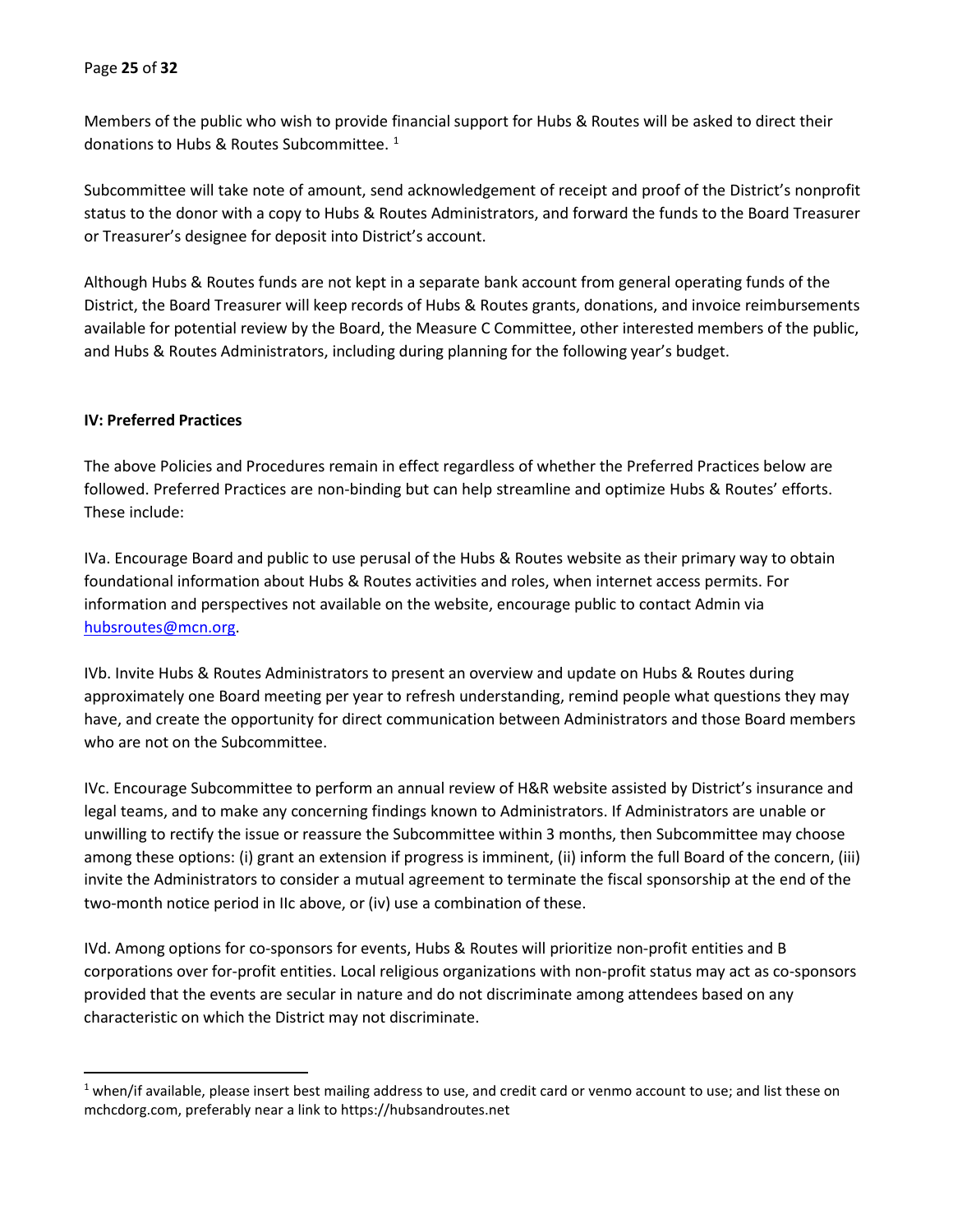# **TAB 4**

# ALYSOUN HUNTLEY-FORD FUND REQUEST FORM



MEMORANDUM

Adventist Health Home Care Mendocino coast

DATE:

TO: Junice Wilson, Manager Home Health and Hospice

FROM: Alysoun Huntley Ford Fund Administration Committee:

RE: Disbursement of Funds from Alysoun Huntley-Ford Trust for Care of the

# Terminally Ill

One the AHF Fund Administration committee requests for use of the Fund to be used to pay for respite care of an end-of-life patients. Patients were under the care of Adventist Health Home Care Mendocino Coast and Volunteer Hospice departments. The total amount requested today is .

The committee reviewed the case and determined that all criteria were met. The application complies with the MCDH board guidelines for use of the AHF fund.

The committee is requesting that a maximum of \$2,000 be available for disbursement upon submission of bill for services provided.

Attached is a summary of all requests from the AHF terminal care fund since the beginning of its use. If there are any questions, please contact a member of the AHF fund administration committee.

*Please find supporting documentation attached.*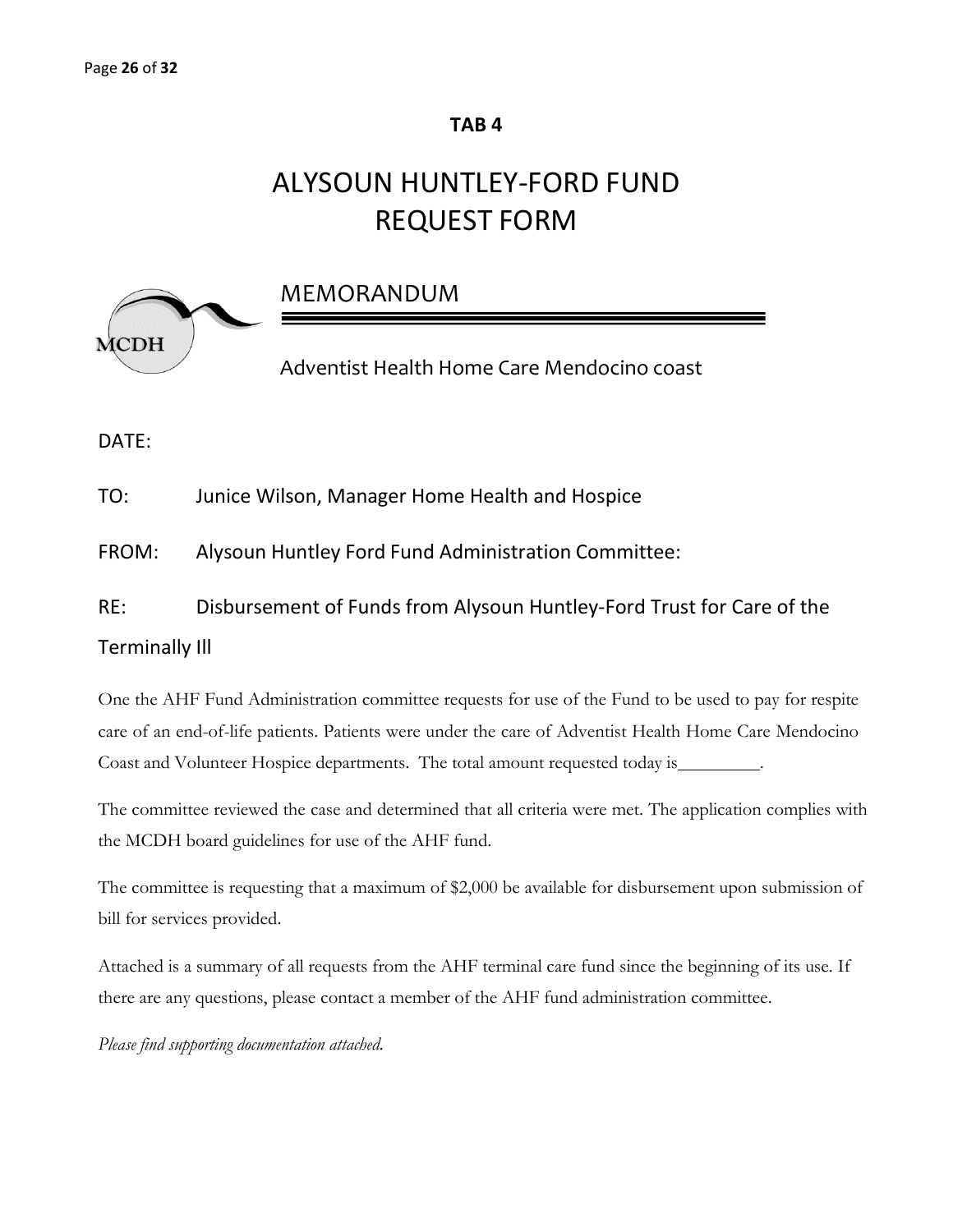# **TAB 5**

# Discussion/Action to Establish a Logo Contest to represent the Mendocino Coast Health Care District

#### Objective:

The District, which owns the former Coast Hospital and leases it to Adventist Health Systems, represents an area of about 680 square miles, about 29,000 residents and an unknown number of visitors and tourists, desires to have a logo/icon which represents the well-being of all persons within the District.

Logistics:

- To post a Prize of \$ \_\_\_\_\_\_ for the winning entry
- Submittals to be received at: \_\_\_\_\_\_\_\_\_\_\_\_\_\_ Address
- by date.
- Up to three graphic or commercial artists are invited to join with the Board in making the final decision.

Please send your request to: \_\_\_\_\_\_\_\_\_\_\_\_\_\_\_\_\_\_\_\_\_\_\_\_\_\_address.

#### Suggested Motion:

Motion to approve the concept for a prize logo or icon to graphically represent the MCHCD with an award of  $\frac{2}{3}$  , including that three graphic or commercial artists may be selected to join with the Board in reaching a decision for the best suited.

Motion: Second:

Ayes: Noes: Abstain: Absent: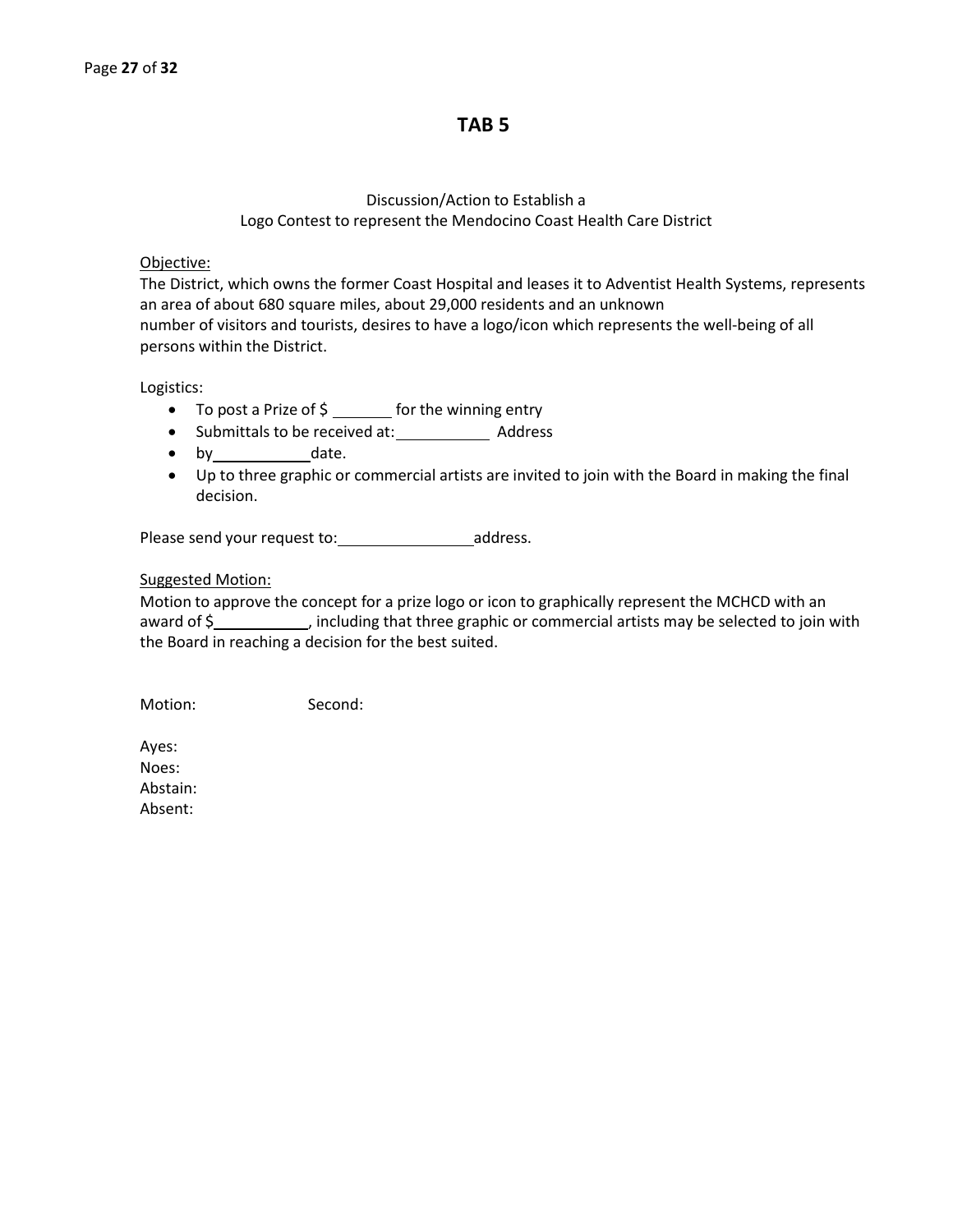# **Tab 6**

(RESOLUTION 42021 begins on the next page)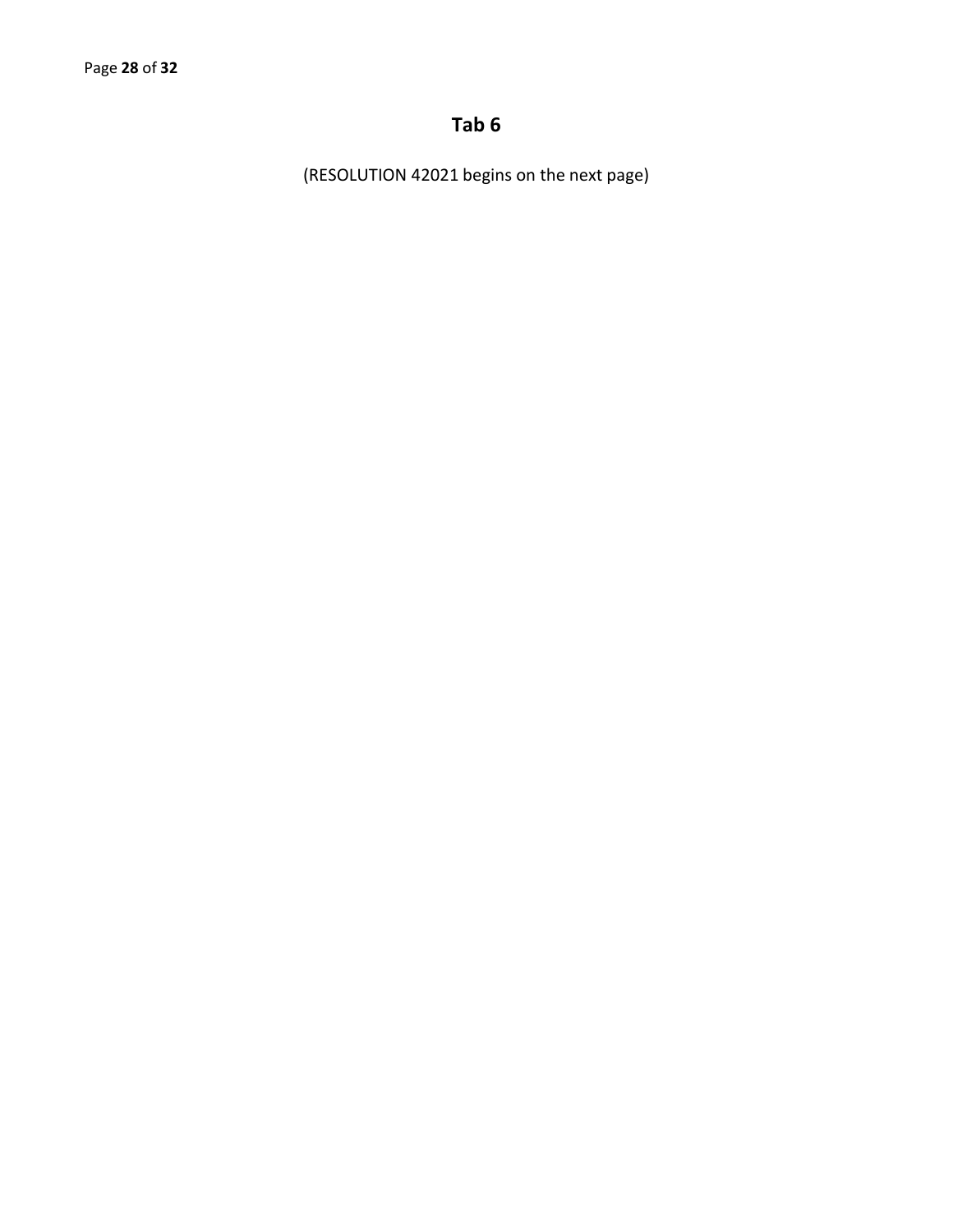#### **RESOLUTION 42021**

A RESOLUTION OF THE BOARD OF DIRECTORS OF THE MENDOCINO COAST HEALTH CARE DISTRICT PROCLAIMING A LOCAL EMERGENCY, RATIFYING THE PROCLAMATION OF A STATE OF EMERGENCY BY GOVENOR NEWSOM ON SEPTEMBER 16, 2021 AND AUTHORIZING REMOTE TELECONFERENCE MEETINGS OF THE LEGISLATIVE BODIES OF MENDOCINO COAST HEALTH CARE DISTRICT FOR THE PERIOD DECEMBER 1, 2021 THROUGH DECEMBER 30,2021 PURSUANT TO BROWN ACT PROVISIONS.

WHEREAS, the MENDOCINO COAST HEALTH CARE DISTRICT is committed to preserving and nurturing public access and participation in meetings of the Board of Directors; and

WHEREAS, all meetings of MENDOCINO COAST HEALTH CARE DISTRICT's legislative bodies are open and public, as required by the Ralph M. Brown Act (Cal. Gov. Code 54950 – 54963), so that any member of the public may attend, participate, and watch the District'slegislative bodies conduct their business; and

WHEREAS, the Brown Act, Government Code section 54953(e), makes provisions for remote teleconferencing participation in meetings by members of a legislative body, without compliance with the requirements of Government Code section 54953(b)(3), subject to the existence of certain conditions; and

WHEREAS, a required condition is that a state of emergency is declared by the Governor pursuant to Government Code section 8625, proclaiming the existence of conditions of disaster or of extreme peril to the safety of persons and property within the state caused by conditions as described in Government Code section 8558; and

WHEREAS, a proclamation is made when there is an actual incident, threat of disaster, or extreme peril to the safety of persons and property within the jurisdictions that are within the District's boundaries, caused by natural, technological, or human-caused disasters; and

WHEREAS, it is further required that state or local officials have imposed or recommended measures to promote social distancing, or, the legislative body meeting in person would present imminent risks to the health and safety of attendees; and

WHEREAS, such conditions now exist in the District, specifically, a State of Emergency has been proclaimed by Governor Newsom on March 4, 2020 and Governor Newsom signed into law Assembly Bill 361 on September 16, 2021; and

WHEREAS, on June 15, 2021 Mendocino County Department of Public Health issued an Order directing all individuals in the county to continue to follow state requirements directed by the governor and state public health officer; and

WHEREAS, the Board of Directors does hereby find that the SARS-CoV-2 Virus continues to impact our community, and, in-person meetings may create an environment where transmission of SARS-CoV-2 could be spread and has caused, and will continue to cause, conditions of peril to the safety of persons within the District that are likely to be beyond the control of services, personnel, equipment, and

facilities of the District, and desires to proclaim a local emergency and ratify the proclamation of state of emergency by the Governor of the State of California and by local officials; and

WHEREAS, as a consequence of the local emergency, the Board of Directors does hereby find that the legislative bodies of Mendocino Coast Health Care District shall conduct their meetings without compliance with paragraph (3) of subdivision (b) of Government Code section 54953, as authorized by subdivision (e) of section 54953, and that such legislative bodies shall comply with the requirements to provide the public with access to the meetings as prescribed in paragraph (2) of subdivision (e) of section 54953; and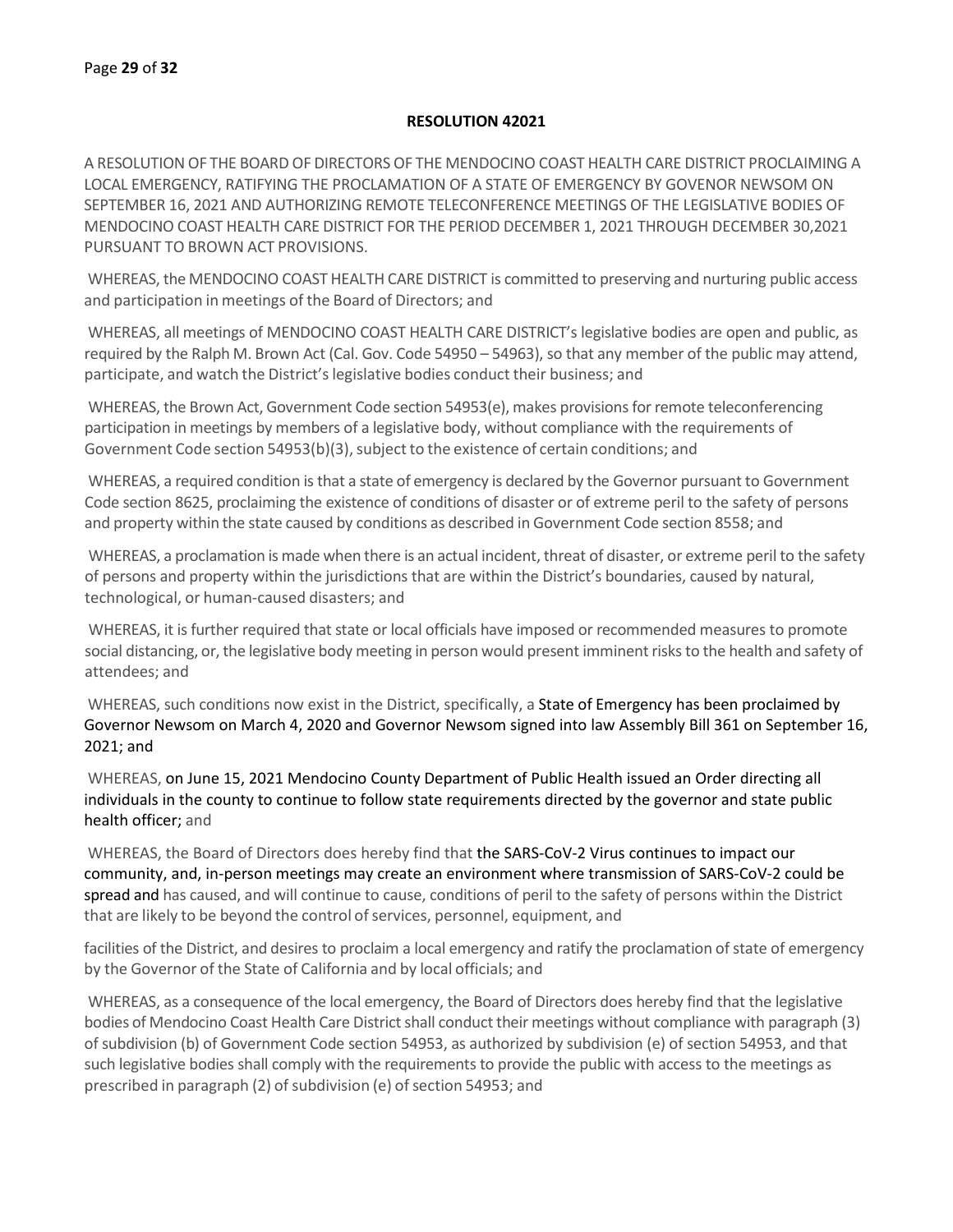WHEREAS, Mendocino Coast Health Care District Board of Directors will post an Agenda online, in accordance with Brown Act requirements, make the meetings available online and allow for public participation in the meetings of the Board of Directors.

**NOW, THEREFORE, THE BOARD OF DIRECTORS OF MENDOCINOCOAST HEALTH CARE DISTRICT DOES HEREBY RESOLVE AS FOLLOWS:**

Section 1. Recitals. The Recitals set forth above are true and correct and are incorporated into this Resolution by this reference.

Section 2. Proclamation of Local Emergency. The Board hereby proclaims that a local emergency now exists throughout the District, and in-person meetings may create an environment where transmission of SARS-CoV-2 could be increased and has caused, and will continue to cause, conditions placing the health and safety of persons within the District at risk.

Section 3. Ratification of Governor's Proclamation of a State of Emergency. The Board hereby adopts the Governor of the State of California's Proclamation of State of Emergency, effective as of its issuance date of March 4, 2020.

Section 4. Remote Teleconference Meetings. The Board Chair is hereby authorized and directed to take all actions necessary to carry out the intent and purpose of this Resolution including, conducting open and public meetings in accordance with Government Code section 54953(e) and other applicable provisions of the Brown Act.

Section 5. Effective Date of Resolution. This Resolution shall take effect December 1, 2021 and shall be effective until December 30, 2021, or such time the Board of Directors adopts a subsequent resolution in accordance with Government Code section 54953(e)(3) to extend the time during which the legislative bodies of Mendocino Coast Health Care District may continue to teleconference without compliance with paragraph (3) of subdivision (b) of section 54953.

PASSED AND ADOPTED by the Board of Directors of MENDOCINO COAST HEALTH CARE DISTRICT this 11th day of November, 2021, by the following vote:

AYES:

NOES:

ABSENT:

ABSTAIN

ATTEST:

Jessica Grinberg Chair, Mendocino Coast Health Care District Board of Directors November\_\_\_\_\_\_, 2021